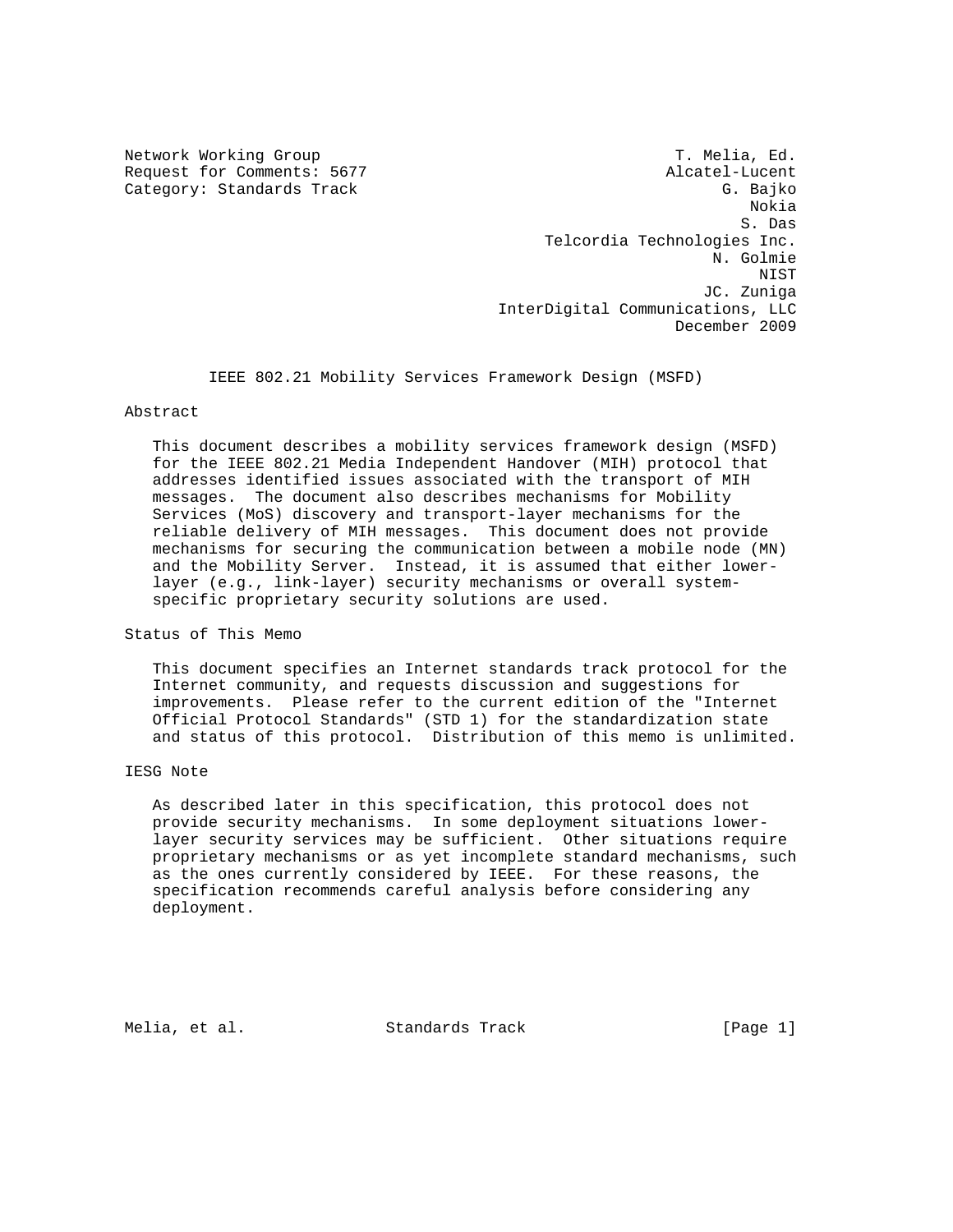The IESG emphasizes the importance of these recommendations. The IESG also notes that this specification deviates from the traditional IETF requirement that support for security in the open Internet environment is a mandatory part of any Standards Track protocol specification. An exception has been made for this specification, but this should not be taken to mean that other future specifications are free from this requirement.

Copyright Notice

 Copyright (c) 2009 IETF Trust and the persons identified as the document authors. All rights reserved.

 This document is subject to BCP 78 and the IETF Trust's Legal Provisions Relating to IETF Documents (http://trustee.ietf.org/license-info) in effect on the date of publication of this document. Please review these documents carefully, as they describe your rights and restrictions with respect to this document. Code Components extracted from this document must include Simplified BSD License text as described in Section 4.e of the Trust Legal Provisions and are provided without warranty as described in the BSD License.

Melia, et al. Standards Track [Page 2]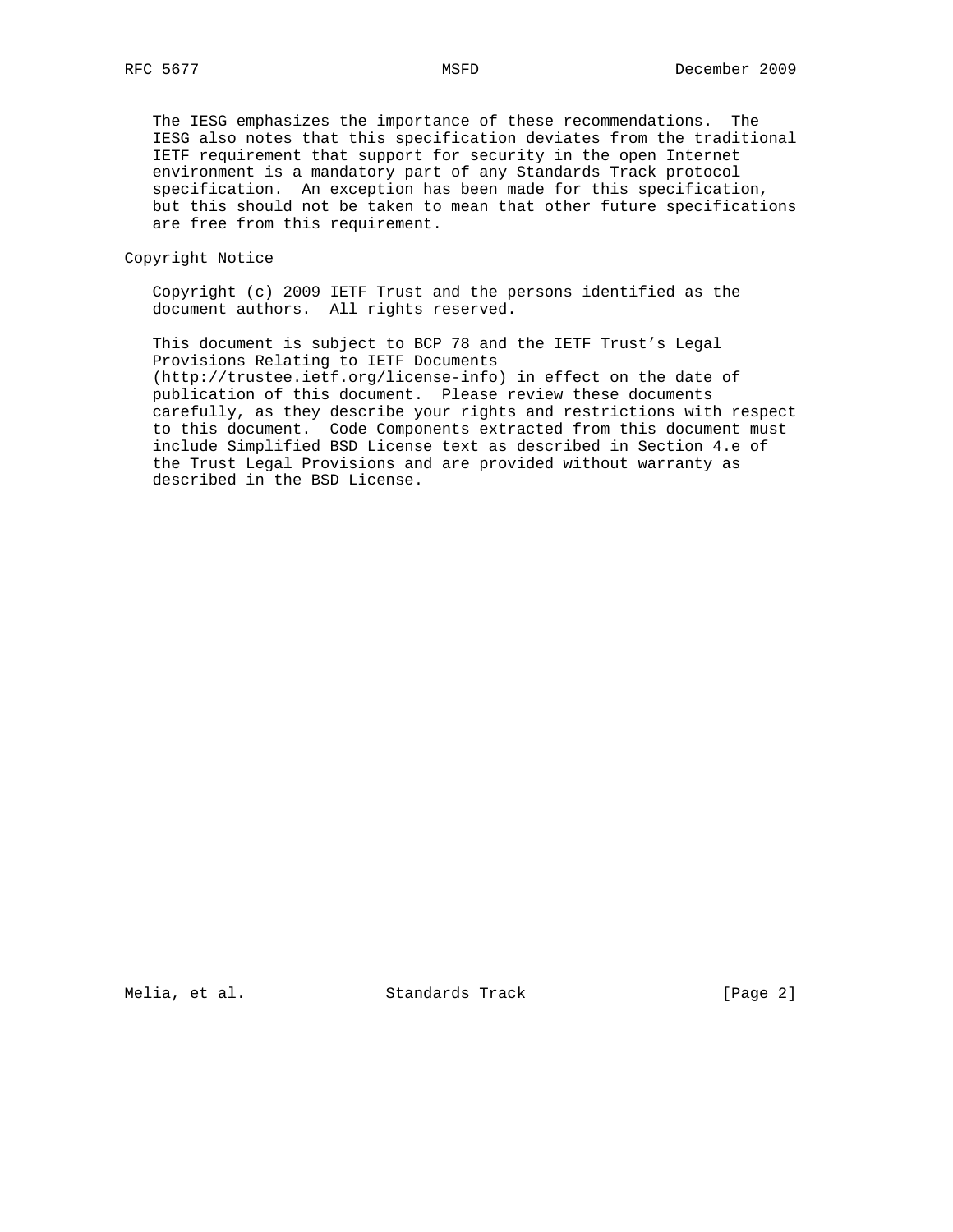Table of Contents

| 2. |                                                         |  |
|----|---------------------------------------------------------|--|
|    |                                                         |  |
|    |                                                         |  |
|    |                                                         |  |
|    | 3.2. Scenario S2: Visited Network MoS 8                 |  |
|    |                                                         |  |
|    |                                                         |  |
|    |                                                         |  |
|    |                                                         |  |
|    | 4.2. MIHF Identifiers (FQDN, NAI) 12                    |  |
|    |                                                         |  |
|    | 5.1. MoS Discovery When MN and MoSh Are in the Home     |  |
|    |                                                         |  |
|    | 5.2. MoS Discovery When MN and MoSv Both Are in Visited |  |
|    |                                                         |  |
|    | 5.3. MoS Discovery When MIH Services Are in a           |  |
|    | Third-Party Remote Network (Scenario S3) 14             |  |
|    | 5.4. MoS Discovery When the MN Is in a Visited Network  |  |
|    | and Services Are at the Home Network (Scenario S4) 15   |  |
|    |                                                         |  |
|    |                                                         |  |
|    |                                                         |  |
|    |                                                         |  |
|    |                                                         |  |
|    |                                                         |  |
|    |                                                         |  |
|    | 8.1. Security Considerations for MoS Discovery 21       |  |
|    | 8.2. Security Considerations for MIH Transport 21       |  |
|    |                                                         |  |
|    |                                                         |  |
|    |                                                         |  |
|    |                                                         |  |
|    |                                                         |  |
|    |                                                         |  |

Melia, et al. Standards Track [Page 3]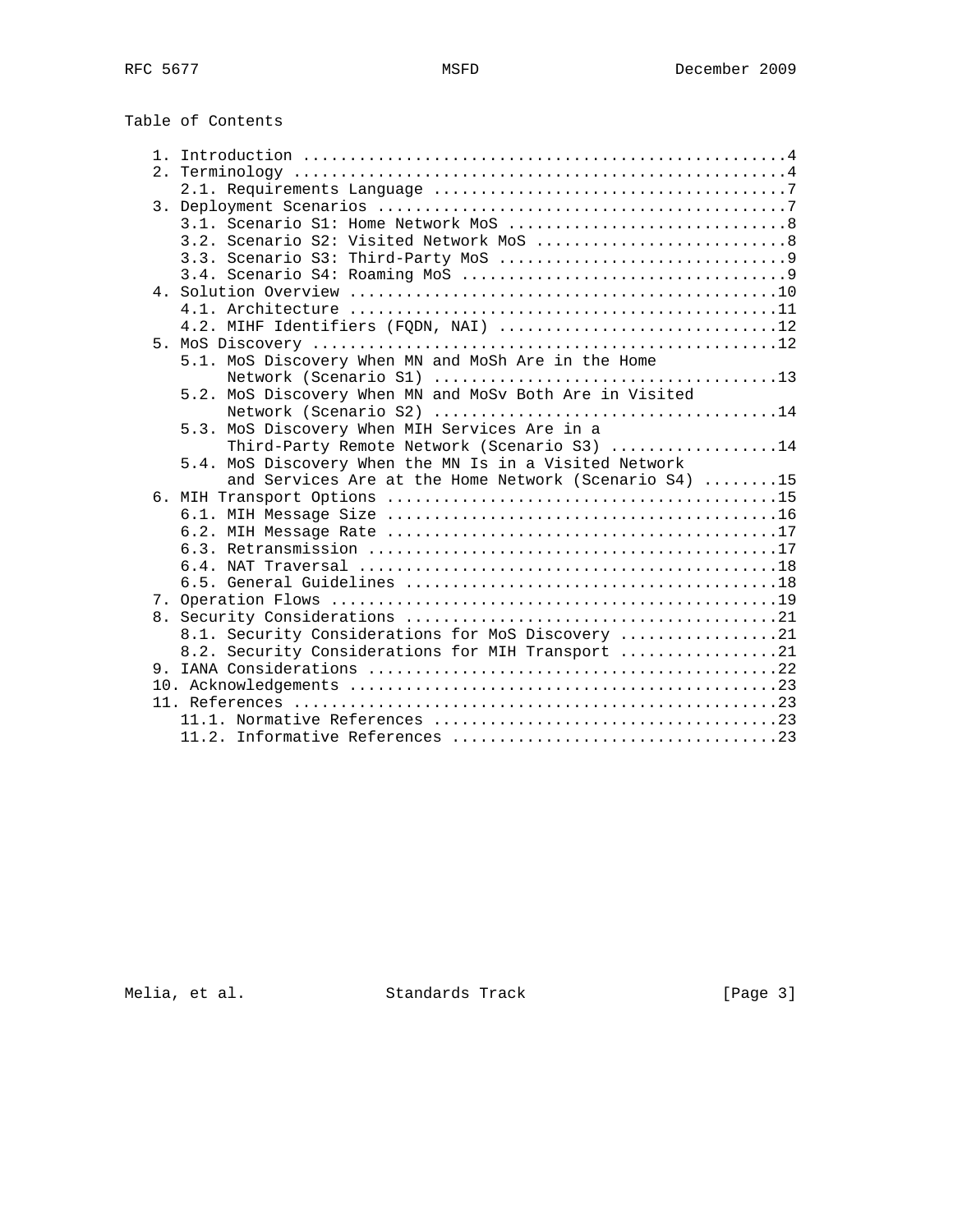# 1. Introduction

 This document proposes a solution to the issues identified in the problem statement document [RFC5164] for the layer 3 transport of IEEE 802.21 MIH protocols.

 The MIH Layer 3 transport problem is divided into two main parts: the discovery of a node that supports specific Mobility Services (MoS) and the transport of the information between a mobile node (MN) and the discovered node. The discovery process is required for the MN to obtain the information needed for MIH protocol communication with a peer node. The information includes the transport address (e.g., the IP address) of the peer node and the types of MoS provided by the peer node.

 This document lists the major MoS deployment scenarios. It describes the solution architecture, including the MSFD reference model and MIHF identifiers. MoS discovery procedures explain how the MN discovers Mobility Servers in its home network, in a visited network or in a third-party network. The remainder of this document describes the MIH transport architecture, example message flows for several signaling scenarios, and security issues.

 This document does not provide mechanisms for securing the communication between a mobile node and the Mobility Server. Instead, it is assumed that either lower layer (e.g., link layer) security mechanisms, or overall system-specific proprietary security solutions, are used. The details of such lower layer and/or proprietary mechanisms are beyond the scope of this document. It is RECOMMENDED against using this protocol without careful analysis that these mechanisms meet the desired requirements, and encourages future standardization work in this area. The IEEE 802.21a Task Group has recently started work on MIH security issues that may provide some solution in this area. For further information, please refer to Section 8.

2. Terminology

The following acronyms and terminology are used in this document:

 Media Independent Handover (MIH): the handover support architecture defined by the IEEE 802.21 working group that consists of the MIH Function (MIHF), MIH Network Entities, and MIH protocol messages.

Melia, et al. Standards Track [Page 4]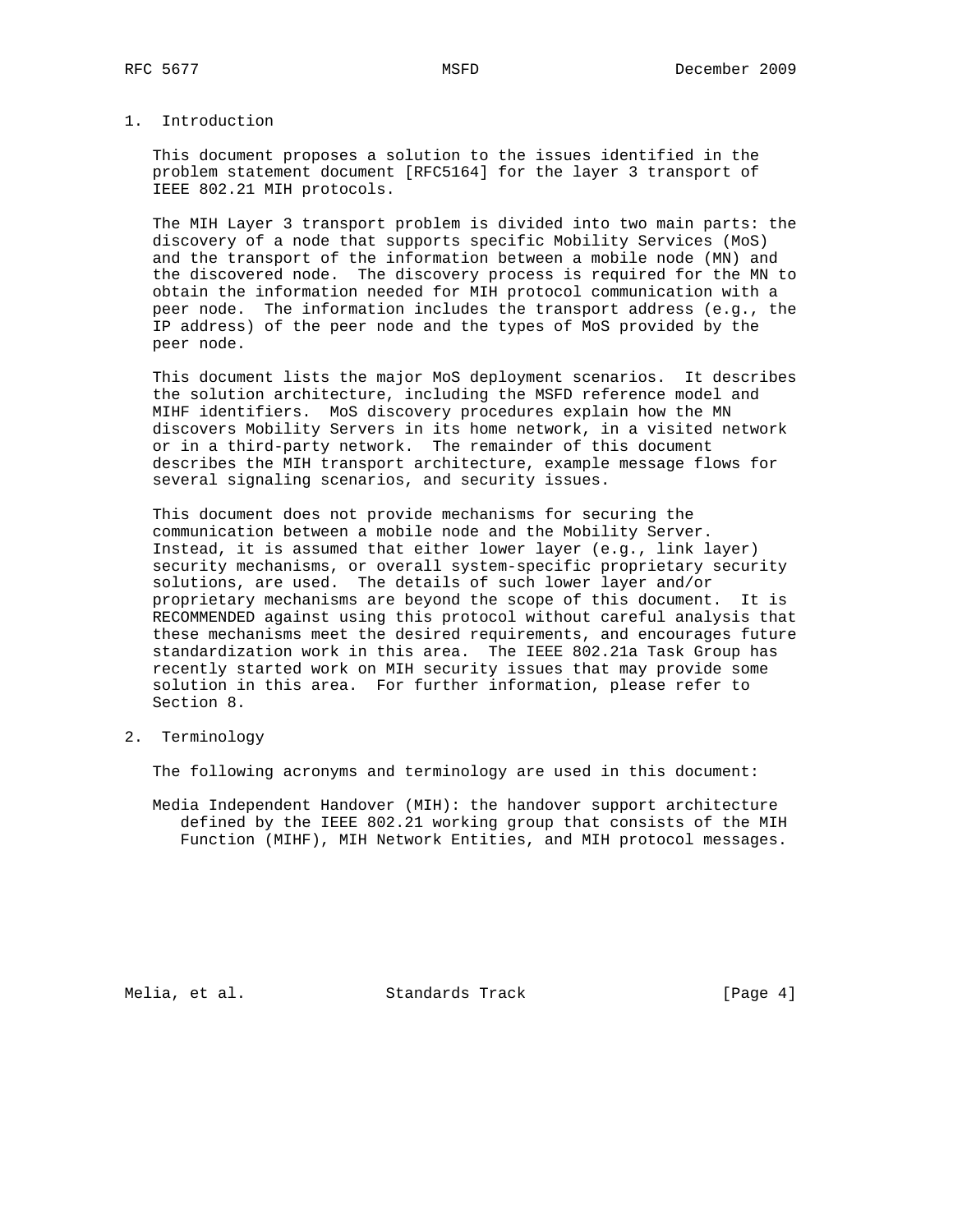- Media Independent Handover Function (MIHF): a switching function that provides handover services including the Event Service (ES), Information Service (IS), and Command Service (CS), through service access points (SAPs) defined by the IEEE 802.21 working group [IEEE80221].
- MIHF User: An entity that uses the MIH SAPs to access MIHF services, and which is responsible for initiating and terminating MIH signaling.
- Media Independent Handover Function Identifier (MIHFID): an identifier required to uniquely identify the MIHF endpoints for delivering mobility services (MoS); it is implemented as either a FQDN or NAI.
- Mobility Services (MoS): composed of Information Service, Command Service, and Event Service provided by the network to mobile nodes to facilitate handover preparation and handover decision, as described in [IEEE80221] and [RFC5164].
- MoSh: Mobility Services provided by the mobile node's Home Network.
- MoSv: Mobility Services provided by the Visited Network.
- MoS3: Mobility Services provided by a third-party network, which is a network that is neither the Home Network nor the current Visited Network.
- Mobile Node (MN): an Internet device whose location changes, along with its point of connection to the network.
- Mobility Services Transport Protocol (MSTP): a protocol that is used to deliver MIH protocol messages from an MIHF to other MIH-aware nodes in a network.
- Information Service (IS): a MoS that originates at the lower or upper layers of the protocol stack and sends information to the local or remote upper or lower layers of the protocol stack. The purpose of IS is to exchange information elements (IEs) relating to various neighboring network information.
- Event Service (ES): a MoS that originates at a remote MIHF or the lower layers of the local protocol stack and sends information to the local MIHF or local higher layers. The purpose of the ES is to report changes in link status (e.g., Link Going Down messages) and various lower layer events.

Melia, et al. Standards Track [Page 5]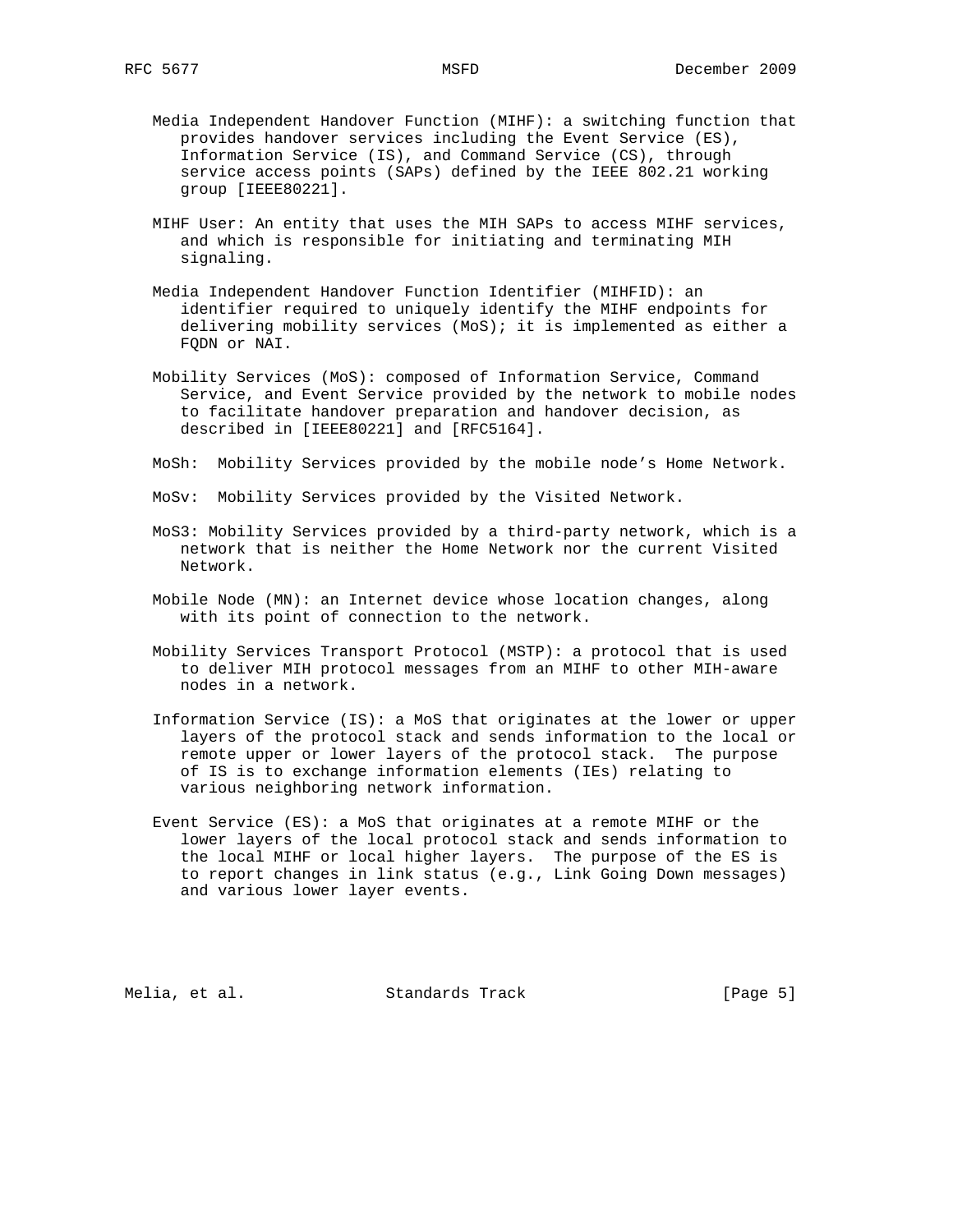- Command Service (CS): a MoS that sends commands from the remote MIHF or local upper layers to the remote or local lower layers of the protocol stack to switch links or to get link status.
- Fully Qualified Domain Name (FQDN): a complete domain name for a host on the Internet, showing (in reverse order) the full delegation path from the DNS root and top-level domain down to the host name (e.g., myexample.example.org).
- Network Access Identifier (NAI): the user ID that a user submits during network access authentication [RFC4282]. For mobile users, the NAI identifies the user and helps to route the authentication request message.
- Network Address Translator (NAT): a device that implements the Network Address Translation function described in [RFC3022], in which local or private network layer addresses are mapped to routable (outside the NAT domain) network addresses and port numbers.
- Dynamic Host Configuration Protocol (DHCP): protocols described in [RFC2131] and [RFC3315] that allow Internet devices to obtain respectively IPv4 and IPv6 addresses, subnet masks, default gateway addresses, and other IP configuration information from DHCP servers.
- Domain Name System (DNS): a protocol described in [RFC1035] that translates domain names to IP addresses.
- Authentication, Authorization, and Accounting (AAA): a set of network management services that respectively determine the validity of a user's ID, determine whether a user is allowed to use network resources, and track users' use of network resources.
- Home AAA (AAAh): an AAA server located on the MN's home network.
- Visited AAA (AAAv): an AAA server located in a visited network that is not the MN's home network.
- MIH Acknowledgement (MIH ACK): an MIH signaling message that an MIHF sends in response to an MIH message from a sending MIHF.
- Point of Service (PoS): a network-side MIHF instance that exchanges MIH messages with an MN-based MIHF.

Melia, et al. Standards Track [Page 6]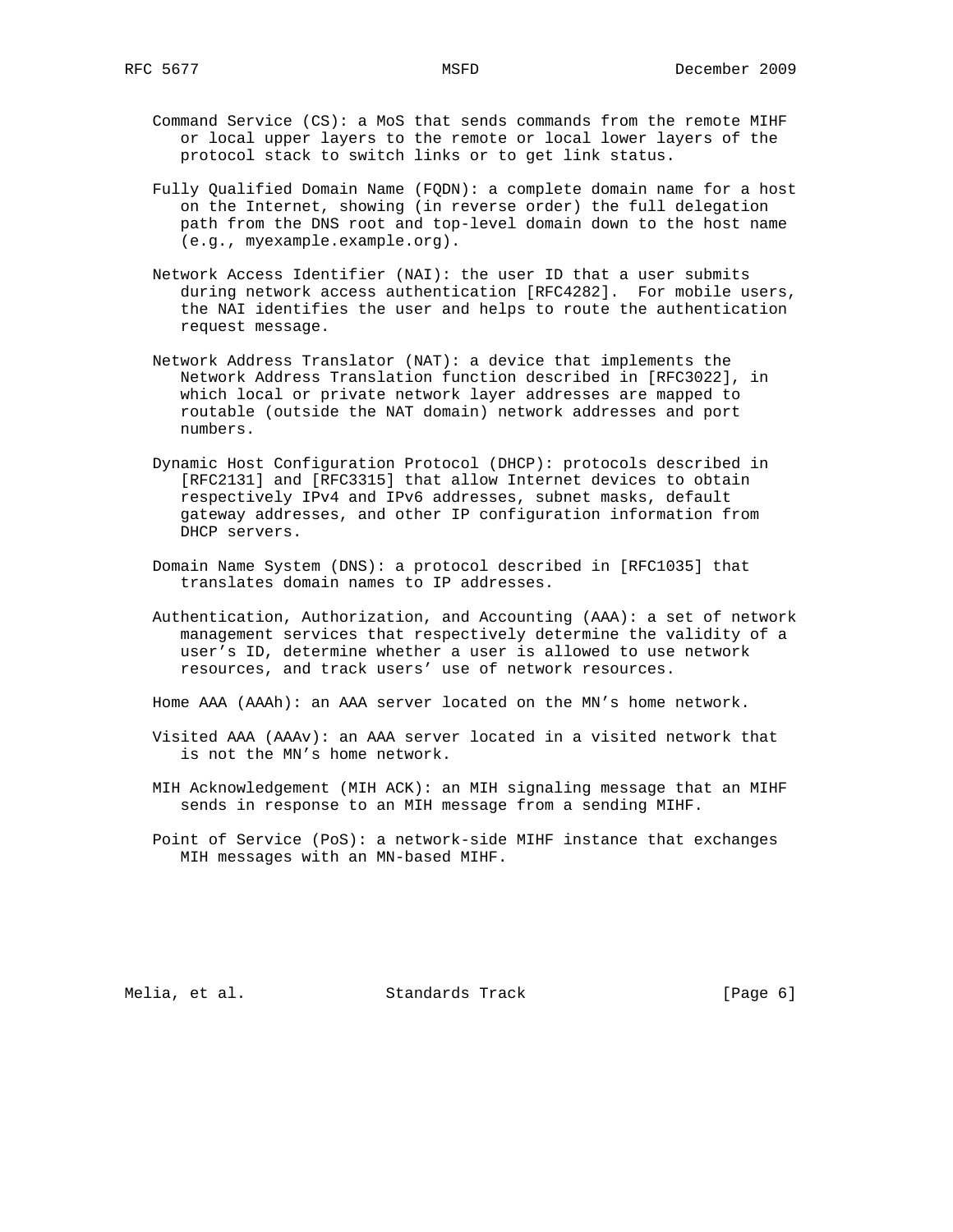- Network Access Server (NAS): a server to which an MN initially connects when it is trying to gain a connection to a network and that determines whether the MN is allowed to connect to the NAS's network.
- User Datagram Protocol (UDP): a connectionless transport-layer protocol used to send datagrams between a source and a destination at a given port, defined in RFC 768.
- Transmission Control Protocol (TCP): a stream-oriented transport layer protocol that provides a reliable delivery service with congestion control, defined in RFC 793.
- Round-Trip Time (RTT): an estimation of the time required for a segment to travel from a source to a destination and an acknowledgement to return to the source that is used by TCP in connection with timer expirations to determine when a segment is considered lost and should be resent.
- Maximum Transmission Unit (MTU): the largest size of an IP packet that can be sent on a network segment without requiring fragmentation [RFC1191].
- Path MTU (PMTU): the largest size of an IP packet that can be sent on an end-to-end network path without requiring IP fragmentation.
- Transport Layer Security Protocol (TLS): an application layer protocol that primarily assures privacy and data integrity between two communicating network entities [RFC5246].
- Sender Maximum Segment Size (SMSS): size of the largest segment that the sender can transmit as per [RFC5681].
- 2.1. Requirements Language

 The key words "MUST", "MUST NOT", "REQUIRED", "SHALL", "SHALL NOT", "SHOULD", "SHOULD NOT", "RECOMMENDED", "MAY", and "OPTIONAL" in this document are to be interpreted as described in RFC 2119 [RFC2119].

3. Deployment Scenarios

 This section describes the various possible deployment scenarios for the MN and the Mobility Server. The relative positioning of the MN and Mobility Server affects MoS discovery as well as the performance of the MIH signaling service. This document addresses the scenarios listed in [RFC5164] and specifies transport options to carry the MIH protocol over IP.

Melia, et al. Standards Track [Page 7]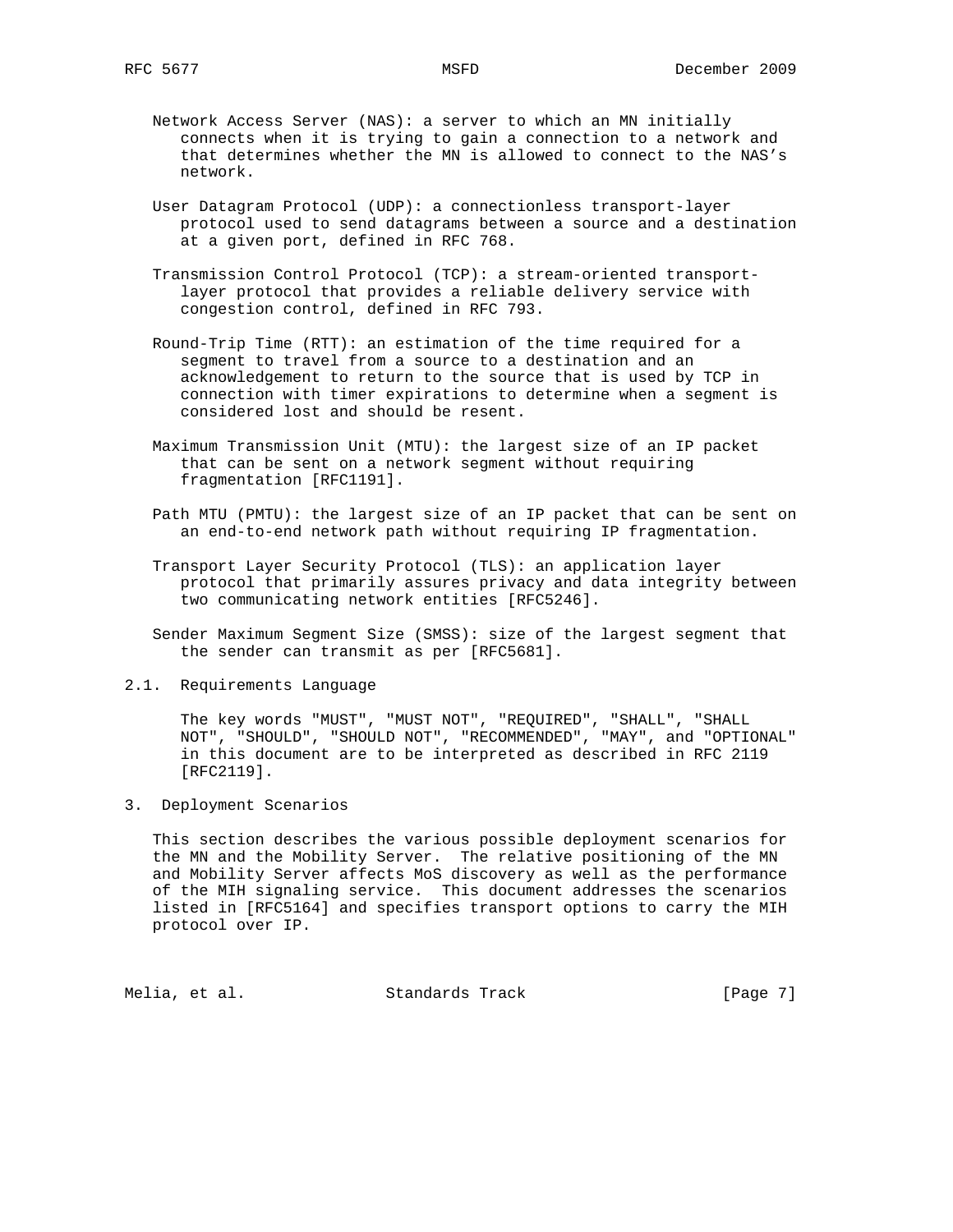# 3.1. Scenario S1: Home Network MoS

 In this scenario, the MN and the services are located in the home network. We refer to this set of services as MoSh as shown in Figure 1. The MoSh can be located at the access network the MN uses to connect to the home network, or it can be located elsewhere.





3.2. Scenario S2: Visited Network MoS

 In this scenario, the MN is in the visited network and mobility services are provided by the visited network. We refer to this as MoSv as shown in Figure 2.





Melia, et al. Standards Track [Page 8]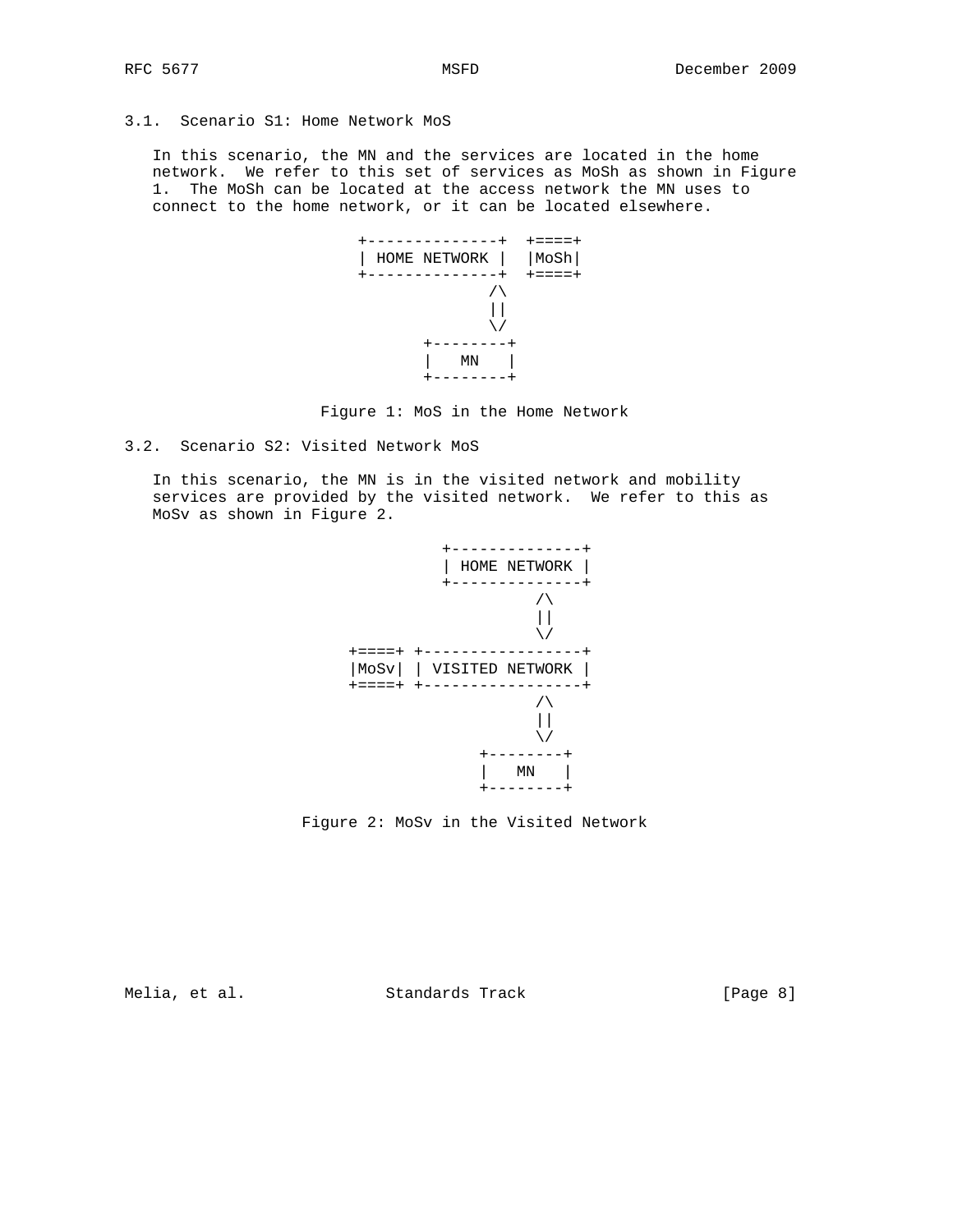# 3.3. Scenario S3: Third-Party MoS

 In this scenario, the MN is in its home network or in a visited network and services are provided by a third-party network. We refer to this situation as MoS3 as shown in Figure 3. (Note that MoS can exist both in home and in visited networks.)

|                                        |                                        |                | HOME NETWORK    |
|----------------------------------------|----------------------------------------|----------------|-----------------|
| $+ = = = = +$<br>MoS3<br>$+ = = = = +$ | $\pm$<br>THIRD PARTY<br>-------------+ | $\leq$ = = = > |                 |
|                                        |                                        |                | VISITED NETWORK |
|                                        |                                        |                |                 |
|                                        |                                        |                | MN              |

Figure 3: MoS from a Third Party

### 3.4. Scenario S4: Roaming MoS

 In this scenario, the MN is located in the visited network and all MIH services are provided by the home network, as shown in Figure 4.





Melia, et al. Standards Track [Page 9]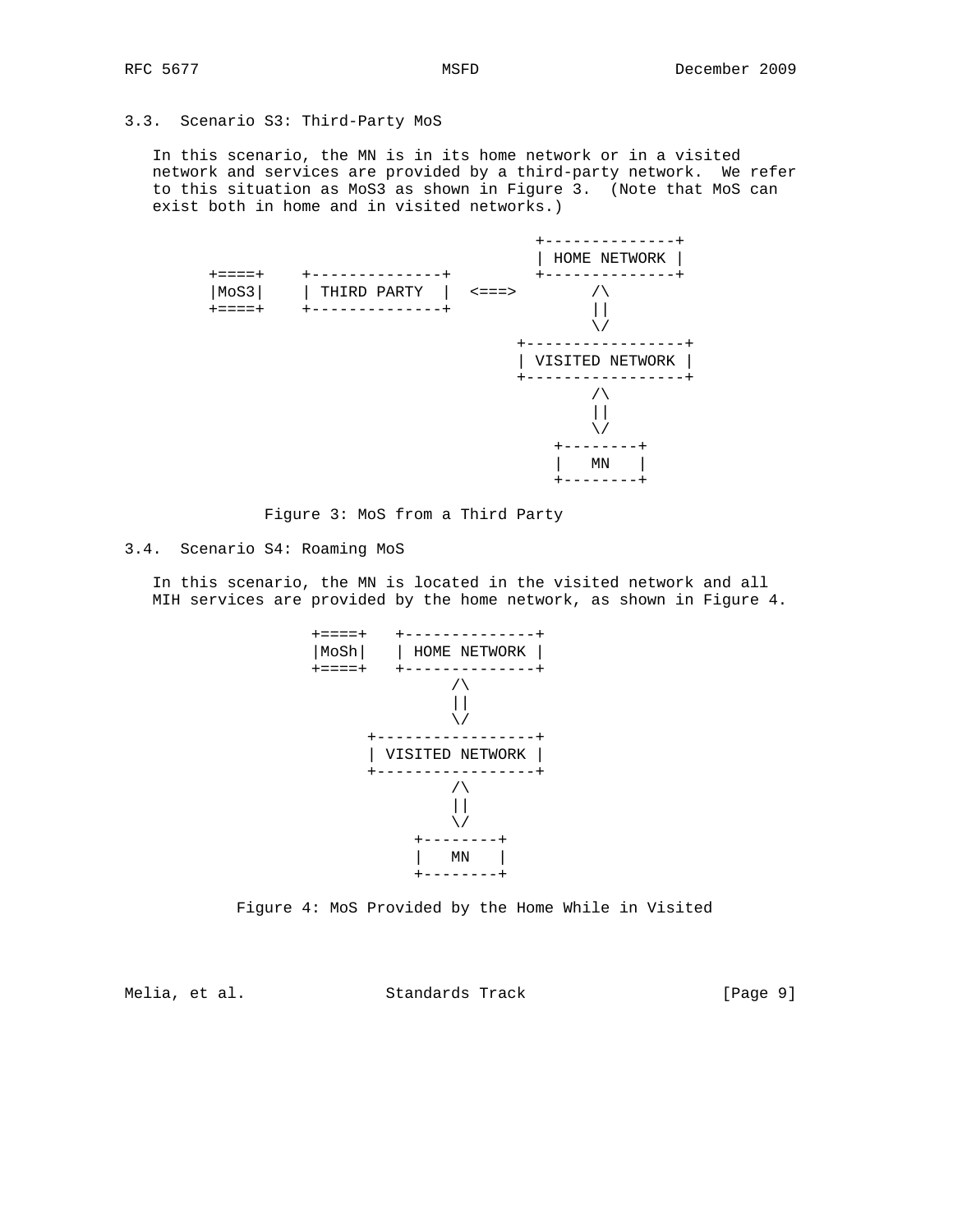Different types of MoS can be provided independently of other types and there is no strict relationship between ES, CS, and IS, nor is there a requirement that the entities that provide these services should be co-located. However, while IS tends to involve a large amount of static information, ES and CS are dynamic services and some relationships between them can be expected, e.g., a handover command (CS) could be issued upon reception of a link event (ES). This document does not make any assumption on the location of the MoS (although there might be some preferred configurations), and aims at flexible MSFD to discover different services in different locations to optimize handover performance. MoS discovery is discussed in more detail in Section 5.

4. Solution Overview

 As mentioned in Section 1, the solution space is being divided into two functional domains: discovery and transport. The following assumptions have been made:

- o The solution is primarily aimed at supporting IEEE 802.21 MIH services -- namely, Information Service (IS), Event Service (ES), and Command Service (CS).
- o If the MIHFID is available, FQDN or NAI's realm is used for mobility service discovery.
- o The solutions are chosen to cover all possible deployment scenarios as described in Section 3.
- o MoS discovery can be performed during initial network attachment or at any time thereafter.

 The MN may know the realm of the Mobility Server to be discovered. The MN may also be pre-configured with the address of the Mobility Server to be used. In case the MN does not know what realm / Mobility Server to query, dynamic assignment methods are described in Section 5.

 The discovery of the Mobility Server (and the related configuration at MIHF level) is required to bind two MIHF peers (e.g., MN and Mobility Server) with their respective IP addresses. Discovery MUST be executed in the following conditions:

 o Bootstrapping: upon successful Layer 2 network attachment, the MN MAY be required to use DHCP for address configuration. These procedures can carry the required information for MoS configuration in specific DHCP options.

Melia, et al. Standards Track [Page 10]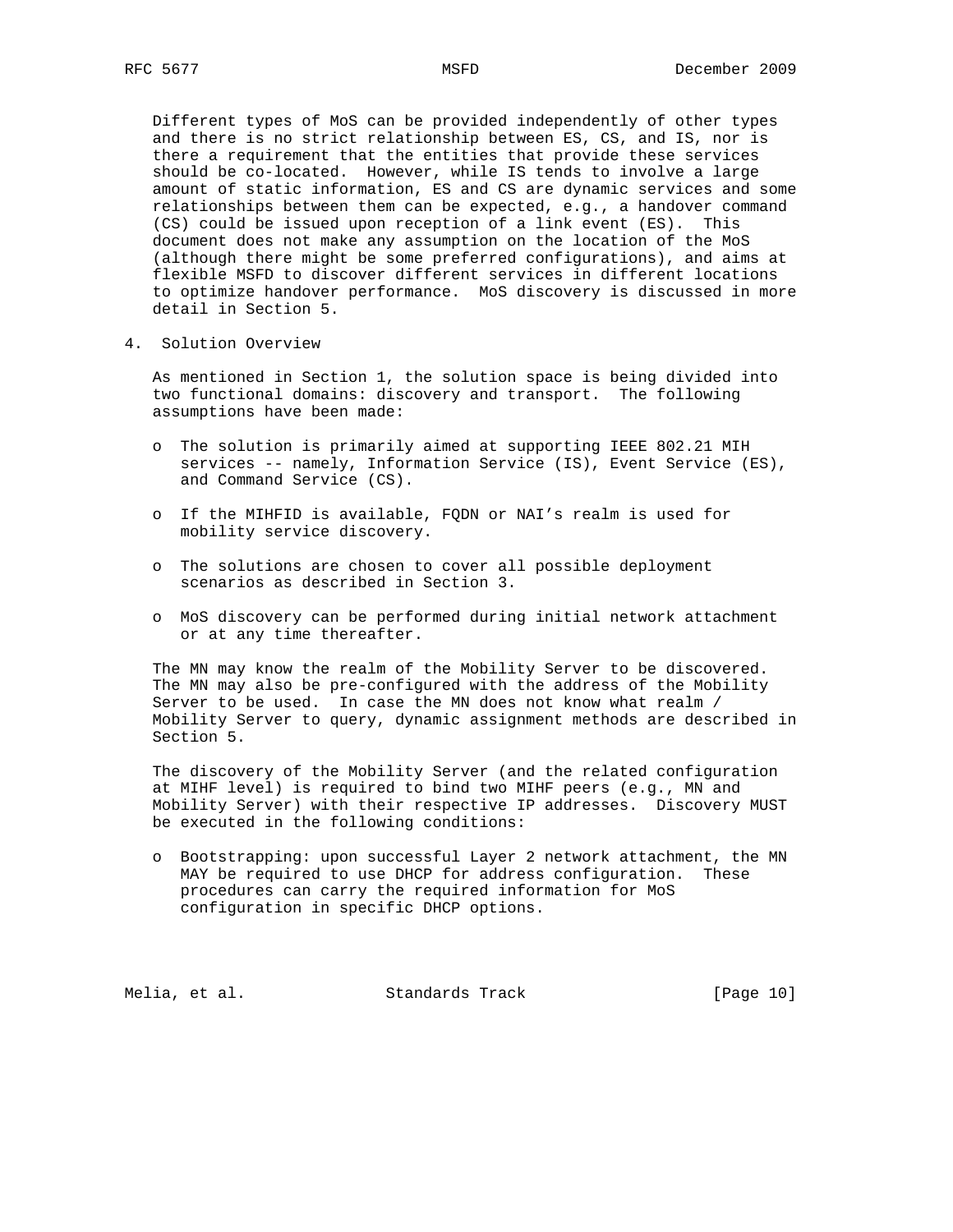- o If the MN does not receive MoS information during network attachment and the MN does not have a pre-configured Mobility Server, it MUST run a discovery procedure upon initial IP address configuration.
- o If the MN changes its IP address (e.g., upon handover), it MUST refresh MIHF peer bindings (i.e., MIHF registration process). In case the Mobility Server used is not suitable anymore (e.g., too large RTT experienced), the MN MAY need to perform a new discovery procedure.
- o If the MN is a multi-homed device and it communicates with the same Mobility Server via different IP addresses, it MAY run discovery procedures if one of the IP addresses changes.

 Once the MIHF peer has been discovered, MIH information can be exchanged between MIH peers over a transport protocol such as UDP or TCP. The usage of transport protocols is described in Section 6 and packing of the MIH messages does not require extra framing since the MIH protocol defined in [IEEE80221] already contains a length field.

#### 4.1. Architecture

 Figure 5 depicts the MSFD reference model and its components within a node. The topmost layer is the MIHF user. This set of applications consists of one or more MIH clients that are responsible for operations such as generating query and response, processing Layer 2 triggers as part of the ES, and initiating and carrying out handover operations as part of the CS. Beneath the MIHF user is the MIHF itself. This function is responsible for MoS discovery, as well as creating, maintaining, modifying, and destroying MIH signaling associations with other MIHFs located in MIH peer nodes. Below the MIHF are various transport-layer protocols as well as address discovery functions.

Melia, et al. Standards Track [Page 11]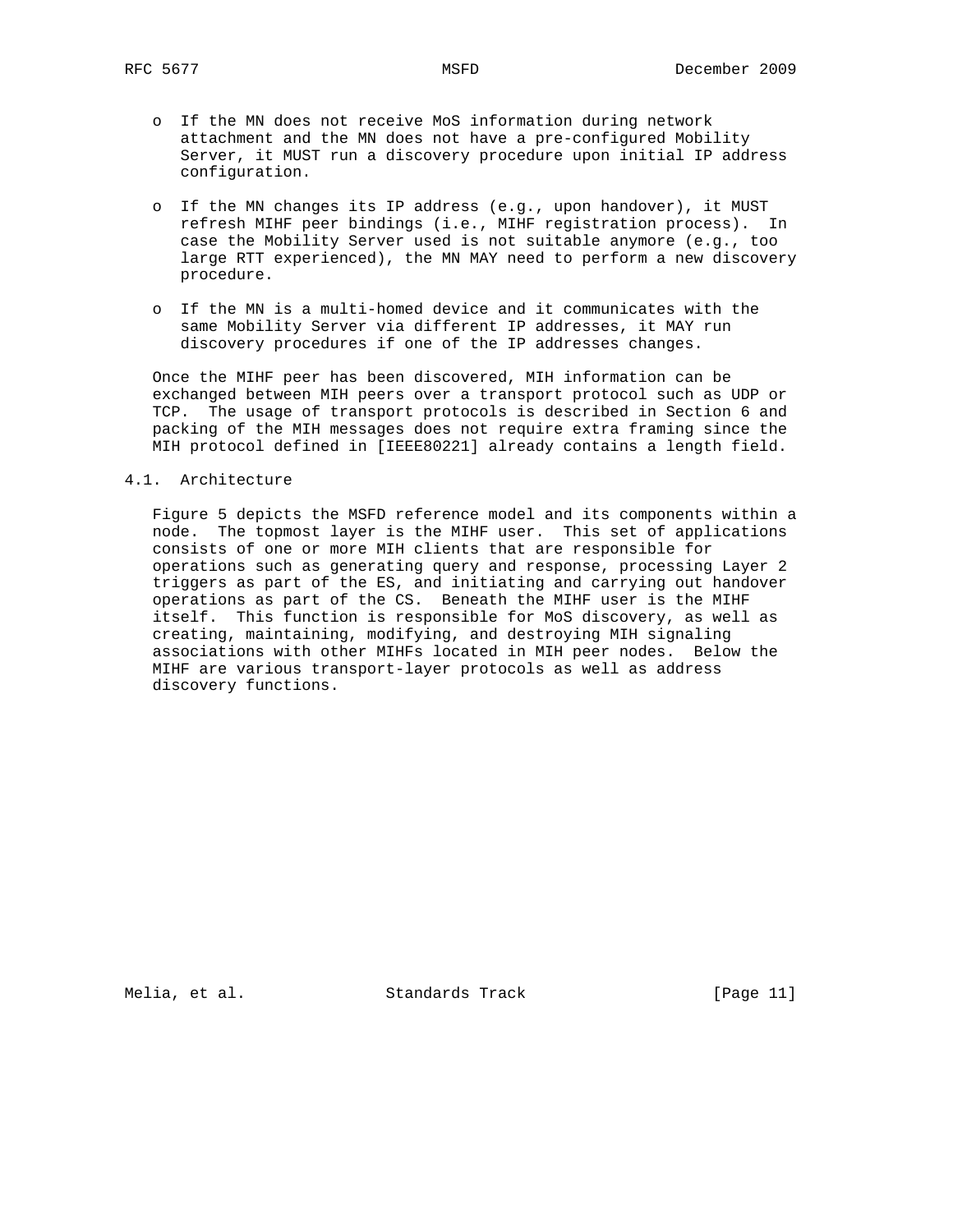

Figure 5: MN Stack

 The MIHF relies on the services provided by TCP and UDP for transporting MIH messages, and relies on DHCP and DNS for peer discovery. In cases where the peer MIHF IP address is not pre configured, the source MIHF needs to discover it either via DHCP or DNS as described in Section 5. Once the peer MIHF is discovered, the MIHF must exchange messages with its peer over either UDP or TCP. Specific recommendations regarding the choice of transport protocols are provided in Section 6.

 There are no security features currently defined as part of the MIH protocol level. However, security can be provided either at the transport or IP layer where it is necessary. Section 8 provides guidelines and recommendations for security.

### 4.2. MIHF Identifiers (FQDN, NAI)

 MIHFID is required to uniquely identify the MIHF end points for delivering the mobility services (MoS). Thus an MIHF identifier needs to be unique within a domain where mobility services are provided and independent of the configured IP address(es). An MIHFID MUST be represented either in the form of an FQDN [RFC2181] or NAI [RFC4282]. An MIHFID can be pre-configured or discovered through the discovery methods described in Section 5.

## 5. MoS Discovery

 The MoS discovery method depends on whether the MN attempts to discover a Mobility Server in the home network, in the visited network, or in a third-party remote network that is neither the home network nor the visited network. In the case where the MN already

Melia, et al. Standards Track [Page 12]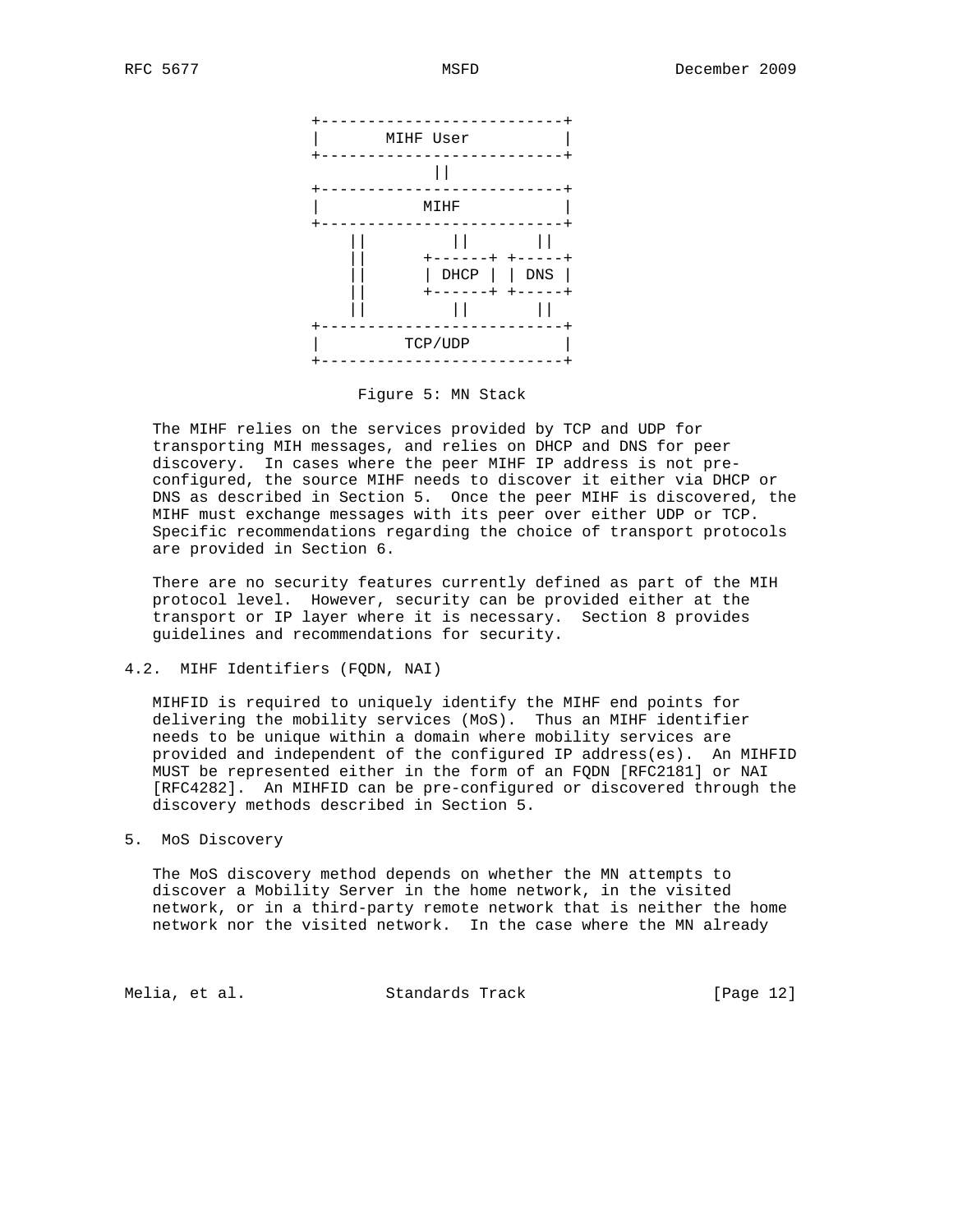has a Mobility Server address pre-configured, it is not necessary to run the discovery procedure. If the MN does not have pre-configured Mobility Server, the following procedure applies.

 In the case where a Mobility Server is provided locally (scenarios S1 and S2), the discovery techniques described in [RFC5678] and [RFC5679] are both applicable as described in Sections 5.1 and 5.2.

 In the case where a Mobility Server is located in the home network while the MN is in the visited network (scenario S4), the DNS-based discovery described in [RFC5679] is applicable.

 In the case where a Mobility Server is located in a third-party network that is different from the current visited network (scenario S3), only the DNS-based discovery method described in [RFC5679] is applicable.

 It should be noted that authorization of an MN to use a specific Mobility Server is neither in scope of this document nor is currently specified in [IEEE80221]. We further assume all devices can access discovered MoS. In case future deployments will implement authorization policies, the mobile nodes should fall back to other learned MoS if authorization is denied.

5.1. MoS Discovery When MN and MoSh Are in the Home Network (Scenario S1)

 To discover a Mobility Server in the home network, the MN SHOULD use the DNS-based MoS discovery method described in [RFC5679]. In order to use that mechanism, the MN MUST have its home domain pre configured (i.e., subscription is tied to a network). The DNS query option is shown in Figure 6a. Alternatively, the MN MAY use the DHCP options for MoS discovery [RFC5678] as shown in Figure 6b (in some deployments, a DHCP relay may not be present).

Melia, et al. Standards Track [Page 13]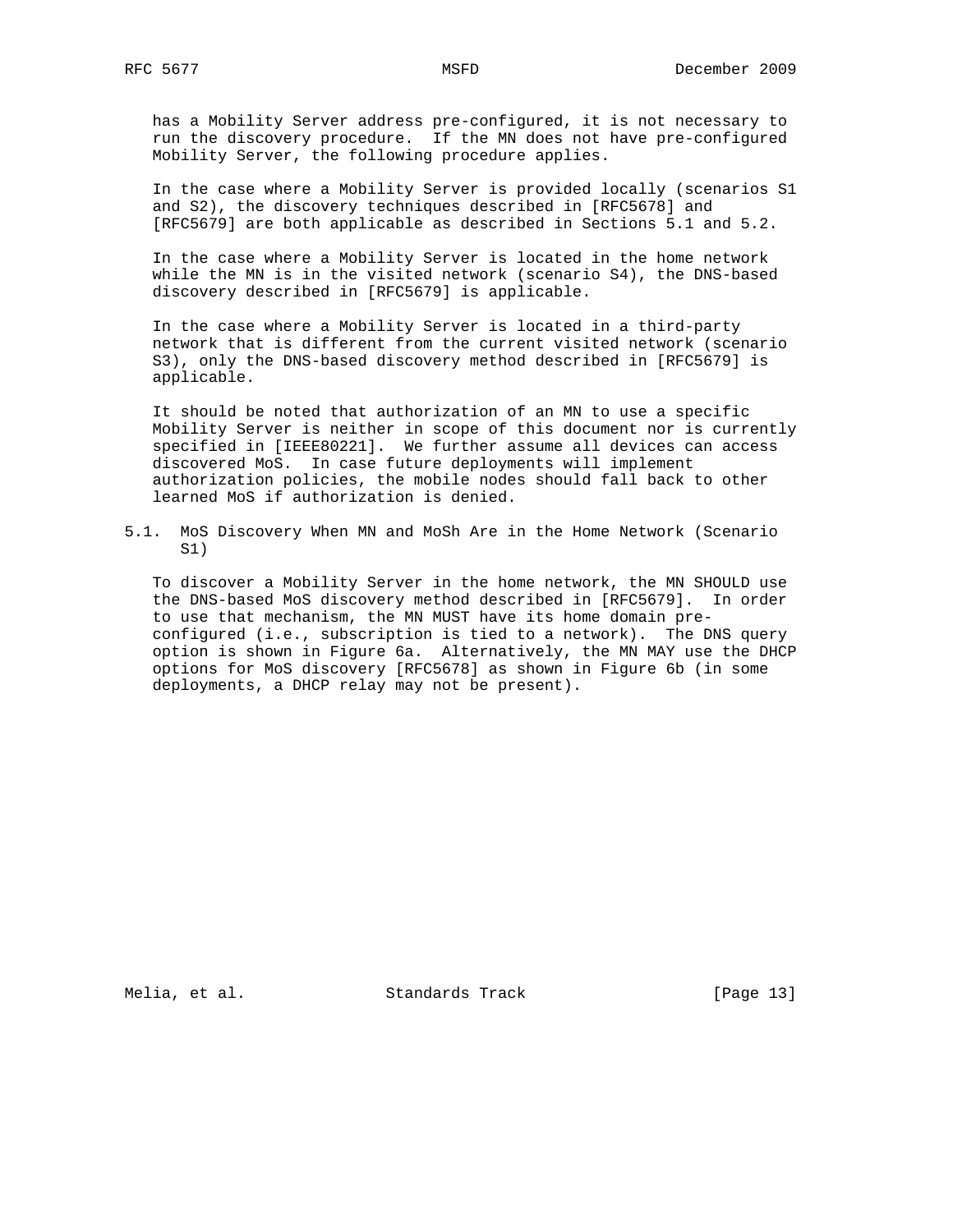

(b)



Figure 6: MOS Discovery (a) Using DNS Query, (b) Using DHCP Option

5.2. MoS Discovery When MN and MoSv Both Are in Visited Network (Scenario S2)

 To discover a Mobility Server in the visited network, the MN SHOULD attempt to use the DHCP options for MoS discovery [RFC5678] as shown in Figure 7.

|                                           |       | DHCP |  |
|-------------------------------------------|-------|------|--|
| MN $ $ <----->   DHCP $ $ <---->   Server |       |      |  |
|                                           | Relay |      |  |
|                                           |       |      |  |

Figure 7: MoS Discovery Using DHCP Options

5.3. MoS Discovery When MIH Services Are in a Third-Party Remote Network (Scenario S3)

 To discover a Mobility Server in a remote network other than home network, the MN MUST use the DNS-based MoS discovery method described in [RFC5679]. The MN MUST first learn the domain name of the network containing the MoS it is searching for. The MN can query its current Mobility Server to find out the domain name of a specific network or the domain name of a network at a specific location (as in Figure 8a). IEEE 802.21 defines information elements such as OPERATOR ID and SERVICE PROVIDER ID that can be a domain name. An IS query can provide this information, see [IEEE80221].

 Alternatively, the MN MAY query a Mobility Server previously known to learn the domain name of the desired network. Finally, the MN MUST use DNS-based discovery mechanisms to find a Mobility Server in the

Melia, et al. Standards Track [Page 14]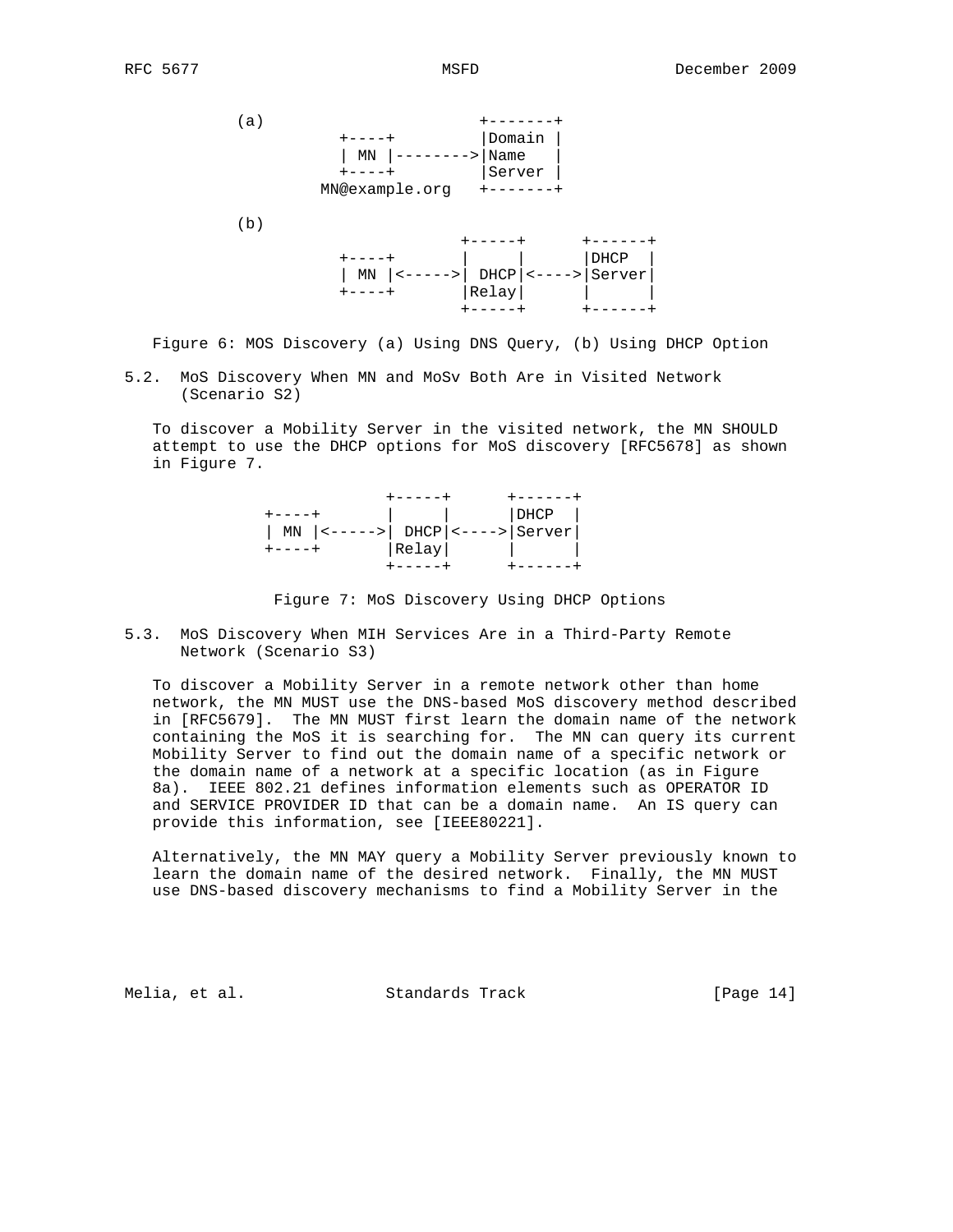remote network as in Figure 8b. It should be noted that step b can only be performed upon obtaining the domain name of the remote network.



 Figure 8: MOS Discovery Using (a) IS Query to a Known IS Server, (b) DNS Query

5.4. MoS Discovery When the MN Is in a Visited Network and Services Are at the Home Network (Scenario S4)

 To discover a Mobility Server in the visited network when MIH services are provided by the home network, the DNS-based discovery method described in [RFC5679] is applicable. To discover the Mobility Server at home while in a visited network using DNS, the MN SHOULD use the procedures described in Section 5.1.

6. MIH Transport Options

 Once the MoS have been discovered, MIH peers run a capability discovery and subscription procedure as specified in [IEEE80221]. MIH peers MAY exchange information over TCP, UDP, or any other transport supported by both the server and the client. The client MAY use the DNS discovery mechanism to discover which transport protocols are supported by the server in addition to TCP and UDP that are recommended in this document. While either protocol can provide the basic transport functionality required, there are performance trade-offs and unique characteristics associated with each that need to be considered in the context of the MIH services for different network loss and congestion conditions. The objectives of this section are to discuss these trade-offs for different MIH settings such as the MIH message size and rate, and the retransmission parameters. In addition, factors such as NAT traversal are also

Melia, et al. Standards Track [Page 15]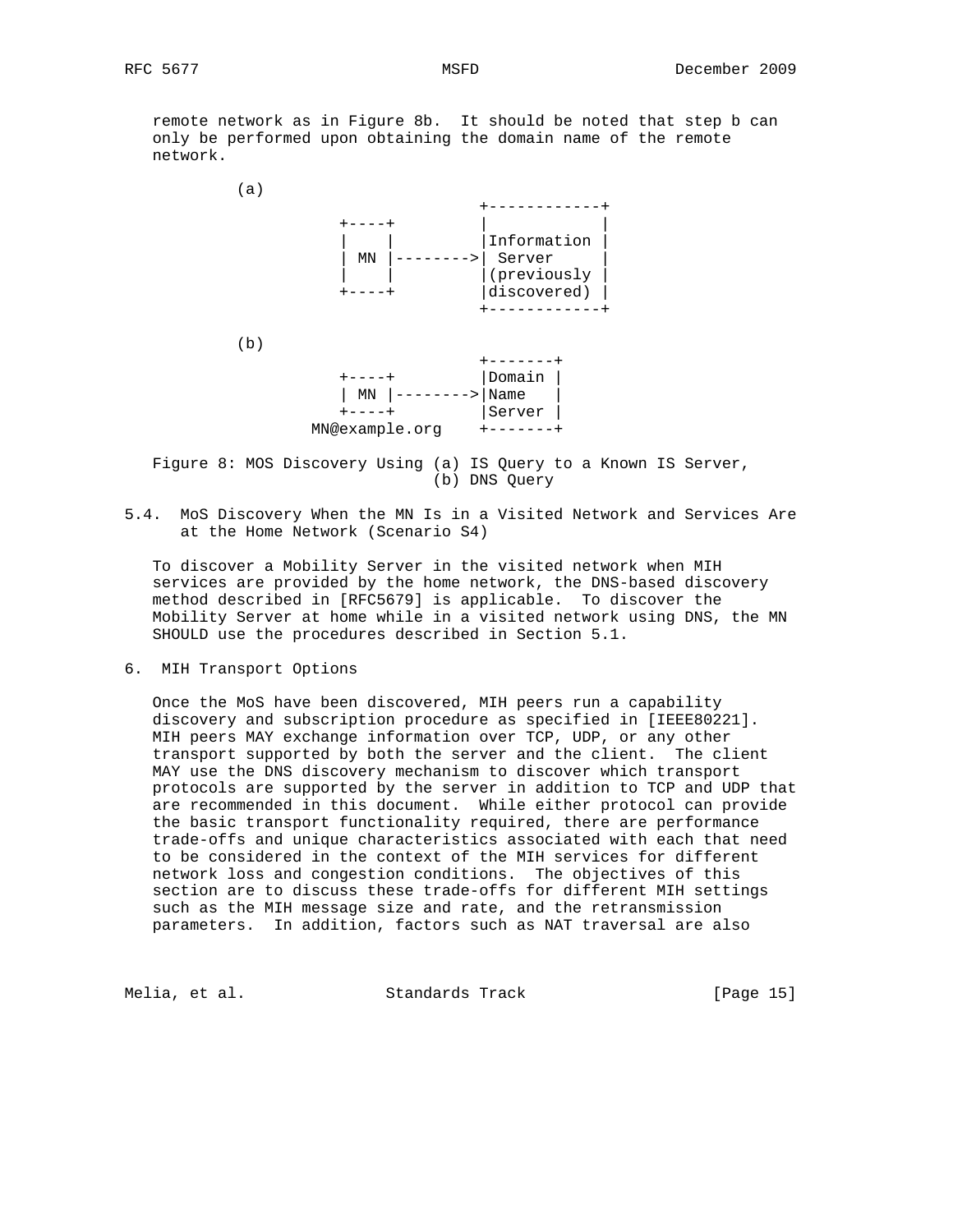discussed. Given the reliability requirements for the MIH transport, it is assumed in this discussion that the MIH ACK mechanism is to be used in conjunction with UDP, while it MUST NOT be used with TCP since TCP includes acknowledgement and retransmission functionality.

### 6.1. MIH Message Size

 Although the MIH message size varies widely from about 30 bytes (for a capability discovery request) to around 65000 bytes (for an IS MIH\_Get\_Information response primitive), a typical MIH message size for the ES or CS ranges between 50 to 100 bytes [IEEE80221]. Thus, considering the effects of the MIH message size on the performance of the transport protocol brings us to discussing two main issues, related to fragmentation of long messages in the context of UDP and the concatenation of short messages in the context of TCP.

 Since transporting long MIH messages may require fragmentation that is not available in UDP, if MIH is using UDP a limit MUST be set on the size of the MIH message based on the path MTU to destination (or the Minimum MTU where PMTU is not implemented). The Minimum MTU depends on the IP version used for transmission, and is the lesser of the first hop MTU, and 576 or 1280 bytes for IPv4 [RFC1122] or for IPv6 [RFC2460], respectively, although applications may reduce these values to guard against the presence of tunnels.

 According to [IEEE80221], when an MIH message is sent using an L3 or higher-layer transport, L3 takes care of any fragmentation issue and the MIH protocol does not handle fragmentation in such cases. Thus, MIH layer fragmentation MUST NOT be used together with IP layer fragmentation and MUST not be used when MIH packets are carried over TCP.

 The loss of an IP fragment leads to the retransmission of an entire MIH message, which in turn leads to poor end-to-end delay performance in addition to wasted bandwidth. Additional recommendations in [RFC5405] apply for limiting the size of the MIH message when using UDP and assuming IP layer fragmentation. In terms of dealing with short messages, TCP has the capability to concatenate very short messages in order to reduce the overall bandwidth overhead. However, this reduced overhead comes at the cost of additional delay to complete an MIH transaction, which may not be acceptable for CS and ES. Note also that TCP is a stream-oriented protocol and measures data flow in terms of bytes, not messages. Thus, it is possible to split messages across multiple TCP segments if they are long enough. Even short messages can be split across two segments. This can also cause unacceptable delays, especially if the link quality is severely degraded as is likely to happen when the MN is exiting a wireless access coverage area. The use of the TCP\_NODELAY option can

Melia, et al. Standards Track [Page 16]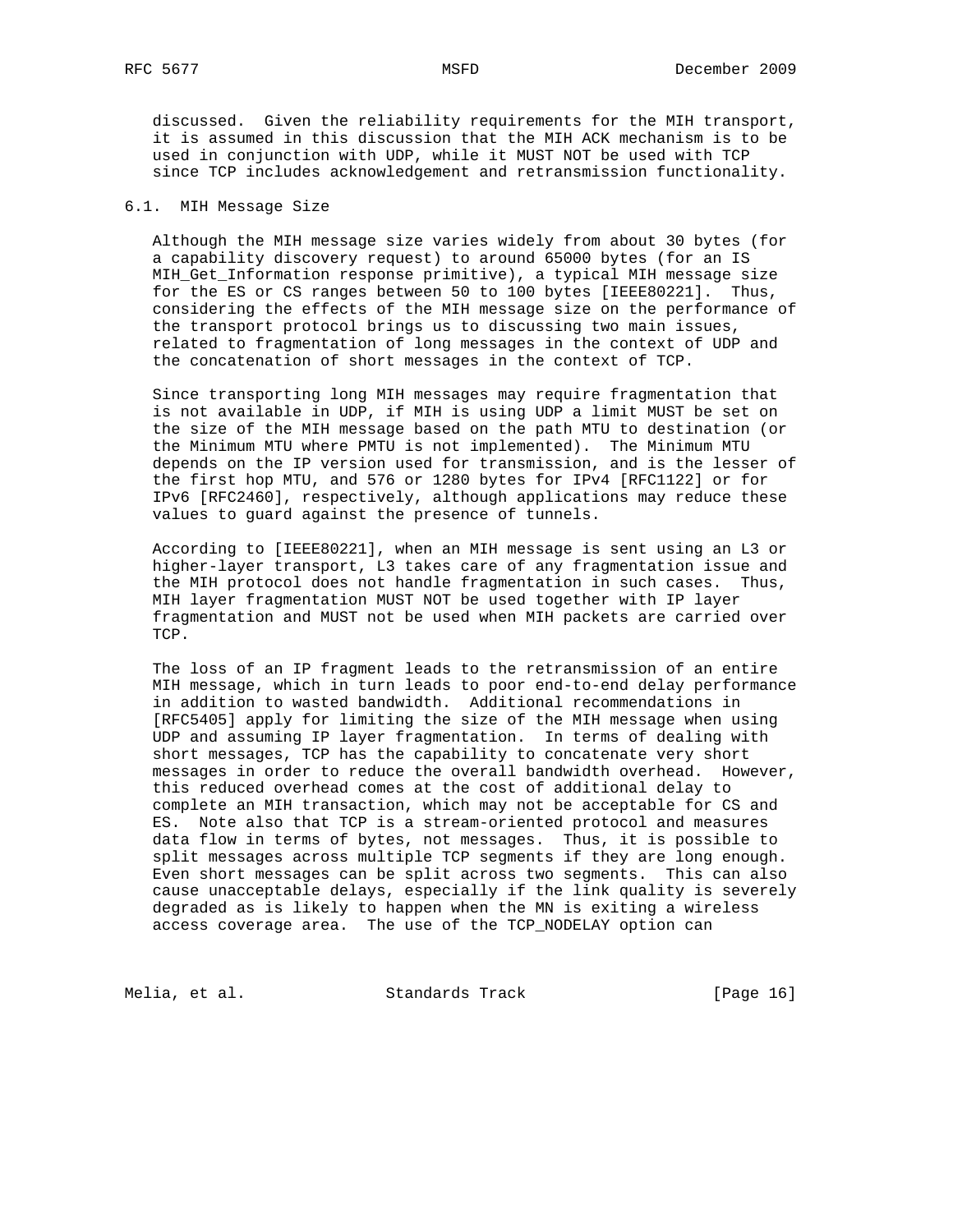alleviate this problem by triggering transmission of a segment less than the SMSS. (It should be noted that [RFC4960] addresses both of these problems, but discussion of SCTP is omitted here, as it is generally not used for the mobility services discussed in this document.)

### 6.2. MIH Message Rate

 The frequency of MIH messages varies according to the MIH service type. It is expected that CS/ES messages arrive at a rate of one in hundreds of milliseconds in order to capture quick changes in the environment and/or process handover commands. On the other hand, IS messages are exchanged mainly every time a new network is visited, which may be in order of hours or days. Therefore, a burst of either short CS/ES messages or long IS message exchanges (in the case where multiple MIH nodes request information) may lead to network congestion. While the built-in rate-limiting controls available in TCP may be well suited for dealing with these congestion conditions, this may result in large transmission delays that may be unacceptable for the timely delivery of ES or CS messages. On the other hand, if UDP is used, a rate-limiting effect similar to the one obtained with TCP SHOULD be obtained by adequately adjusting the parameters of a token bucket regulator as defined in the MIH specifications [IEEE80221]. Recommendations for token bucket parameter settings are as follows:

- o If the MIHF knows the RTT (e.g., based on the request/response MIH protocol exchange between two MIH peers), the rate can be based upon this as specified in [IEEE80221].
- o If not, then on average it SHOULD NOT send more than one UDP message every 3 seconds.

### 6.3. Retransmission

 For TCP, the retransmission timeout is adjusted according to the measured RTT. However due to the exponential backoff mechanism, the delay associated with retransmission timeouts may increase significantly with increased packet loss.

 If UDP is being used to carry MIH messages, MIH MUST use MIH ACKs. An MIH message is retransmitted if its corresponding MIH ACK is not received by the generating node within a timeout interval set by the MIHF. The maximum number of retransmissions is configurable and the value of the retransmission timer is computed according to the algorithm defined in [RFC2988]. The default maximum number of

Melia, et al. Standards Track [Page 17]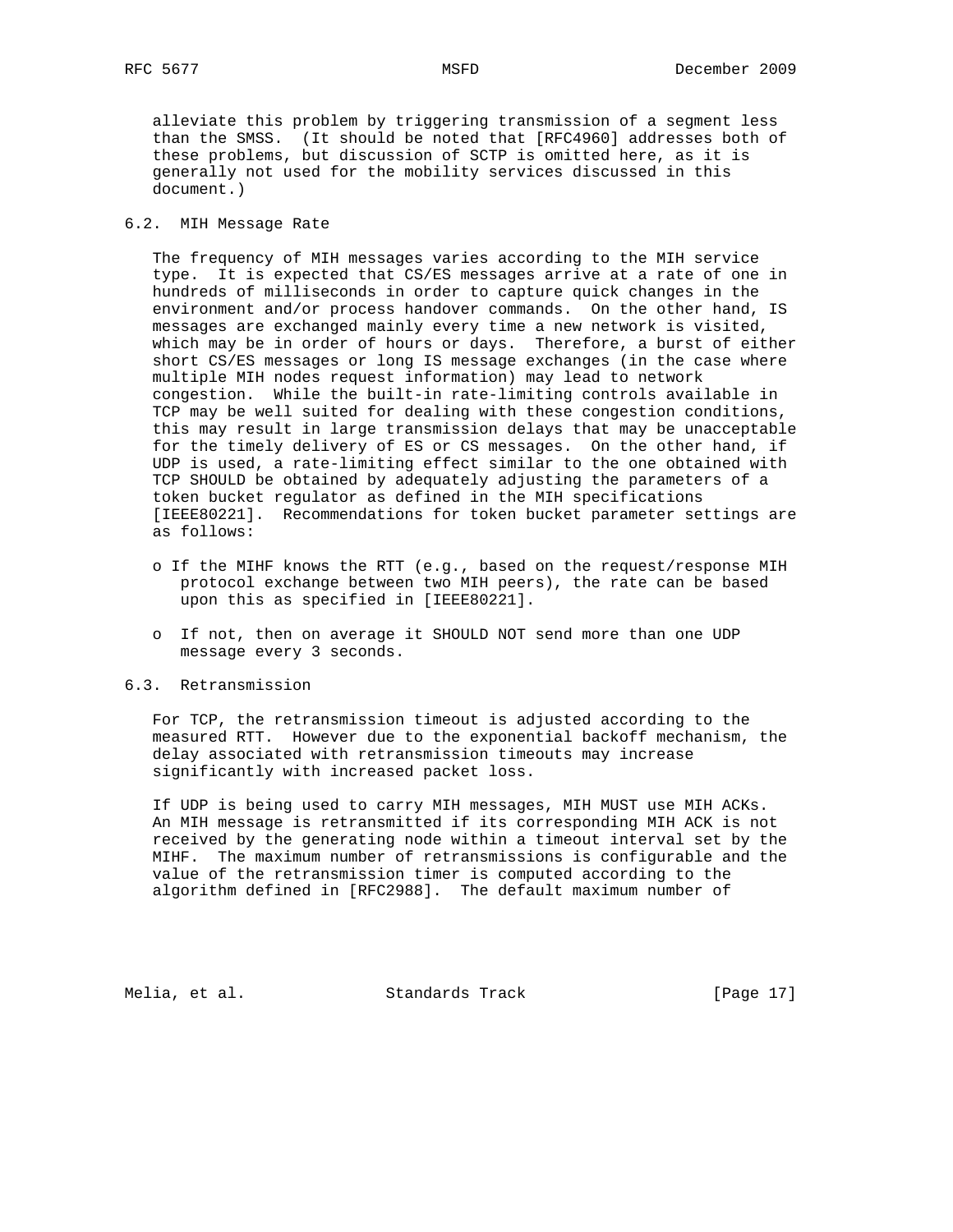retransmissions is set to 2 and the initial retransmission timer (TMO) is set to 3s when RTT is not known. The maximum TMO is set to 30s.

# 6.4. NAT Traversal

 There are no known issues for NAT traversal when using TCP. The default connection timeout of 2 hours 4 minutes [RFC5382] (assuming a 2-hour TCP keep-alive) is considered adequate for MIH transport purposes. However, issues with NAT traversal using UDP are documented in [RFC5405]. Communication failures are experienced when middleboxes destroy the per-flow state associated with an application session during periods when the application does not exchange any UDP traffic. Hence, communication between the MN and the Mobility Server SHOULD be able to gracefully handle such failures and implement mechanisms to re-establish their UDP sessions. In addition and in order to avoid such failures, MIH messages MAY be sent periodically, similarly to keep-alive messages, in an attempt to refresh middlebox state. As [RFC4787] requires a minimum state timeout of 2 minutes or more, MIH messages using UDP as transport SHOULD be sent once every 2 minutes. Re-registration or event indication messages as defined in [IEEE80221] MAY be used for this purpose.

### 6.5. General Guidelines

 The ES and CS messages are small in nature and have tight latency requirements. On the other hand, IS messages are more resilient in terms of latency constraints, and some long IS messages could exceed the MTU of the path to the destination. TCP SHOULD be used as the default transport for all messages. However, UDP in combination with MIH acknowledgement SHOULD be used for transporting ES and CS messages that are shorter than or equal to the path MTU as described in Section 6.1.

 For both UDP and TCP cases, if a port number is not explicitly assigned (e.g., by the DNS SRV), MIH messages sent over UDP, TCP, or other supported transport MUST use the default port number defined in Section 9 for that particular transport.

 A Mobility Server MUST support both UDP and TCP for MIH transport and the MN MUST support TCP. Additionally, the server and MN MAY support additional transport mechanisms. The MN MAY use the procedures defined in [RFC5679] to discover additional transport protocols supported by the server (e.g., SCTP).

Melia, et al. Standards Track [Page 18]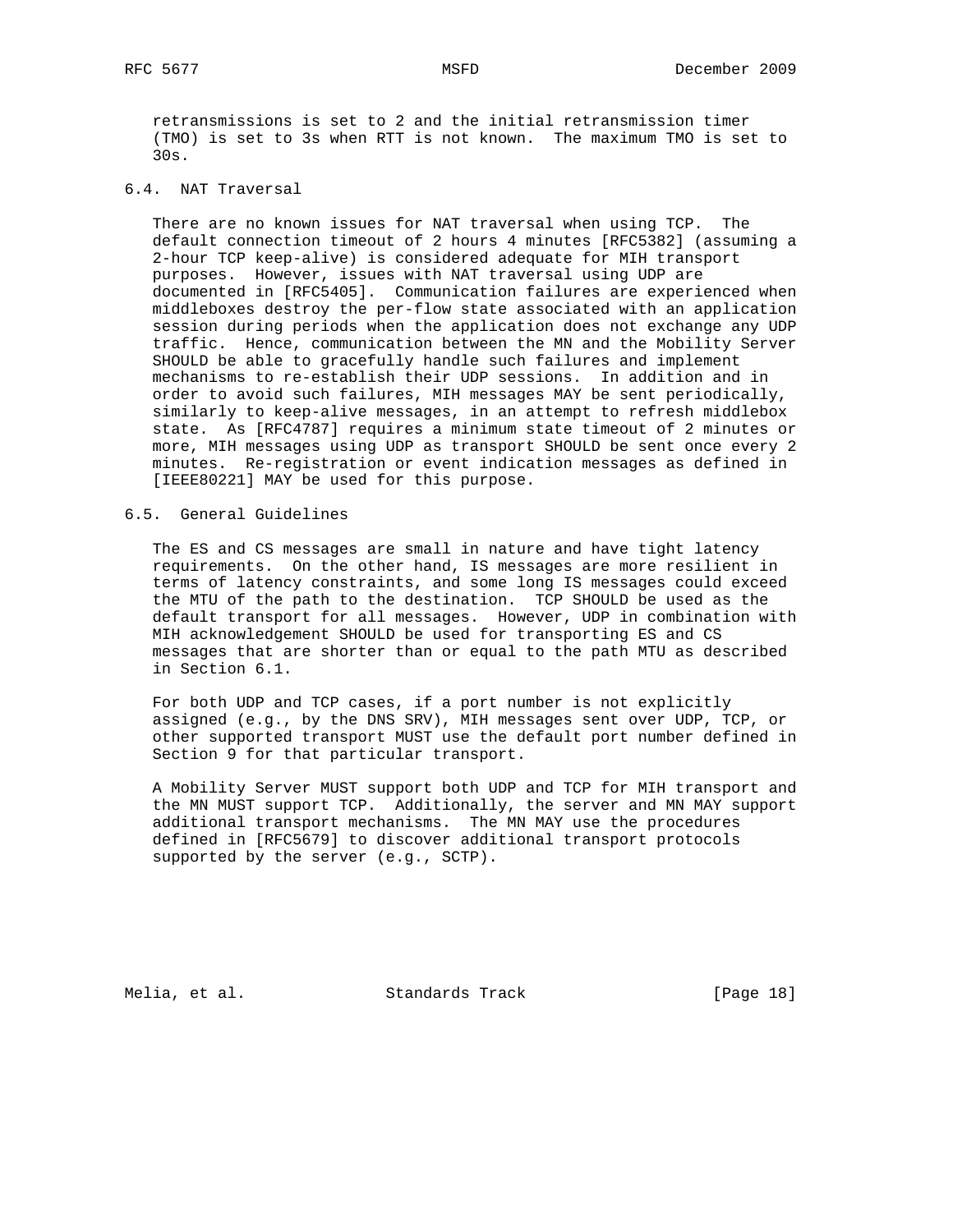#### 7. Operation Flows

 Figure 9 gives an example operation flow between MIHF peers when an MIH user requests an IS and both the MN and the Mobility Server are in the MN's home network. DHCP is used for Mobility Services (MoS) discovery, and TCP is used for establishing a transport connection to carry the IS messages. When the Mobility Server is not pre configured, the MIH user needs to discover the IP address of the Mobility Server to communicate with the remote MIHF. Therefore, the MIH user sends a discovery request message to the local MIHF as defined in [IEEE80221].

 In this example (one could draw similar mechanisms with DHCPv6), we assume that MoS discovery is performed before a transport connection is established with the remote MIHF, and the DHCP client process is invoked via some internal APIs. The DHCP client sends a DHCP INFORM message according to standard DHCP and with the MoS option as defined in [RFC5678]. The DHCP server replies via a DHCP ACK message with the IP address of the Mobility Server. The Mobility Server address is then passed to the MIHF locally via some internal APIs. The MIHF generates the discovery response message and passes it on to the corresponding MIH user. The MIH user generates an IS query addressed to the remote Mobility Server. The MIHF invokes the underlying TCP client, which establishes a transport connection with the remote peer. Once the transport connection is established, the MIHF sends the IS query via an MIH protocol REQUEST message. The message and query arrive at the destination MIHF and MIH user, respectively. The Mobility Server MIH user responds to the corresponding IS query and the Mobility Server MIHF sends the IS response via an MIH protocol RESPONSE message. The message arrives at the source MIHF, which passes the IS response on to the corresponding MIH user.

Melia, et al. Standards Track [Page 19]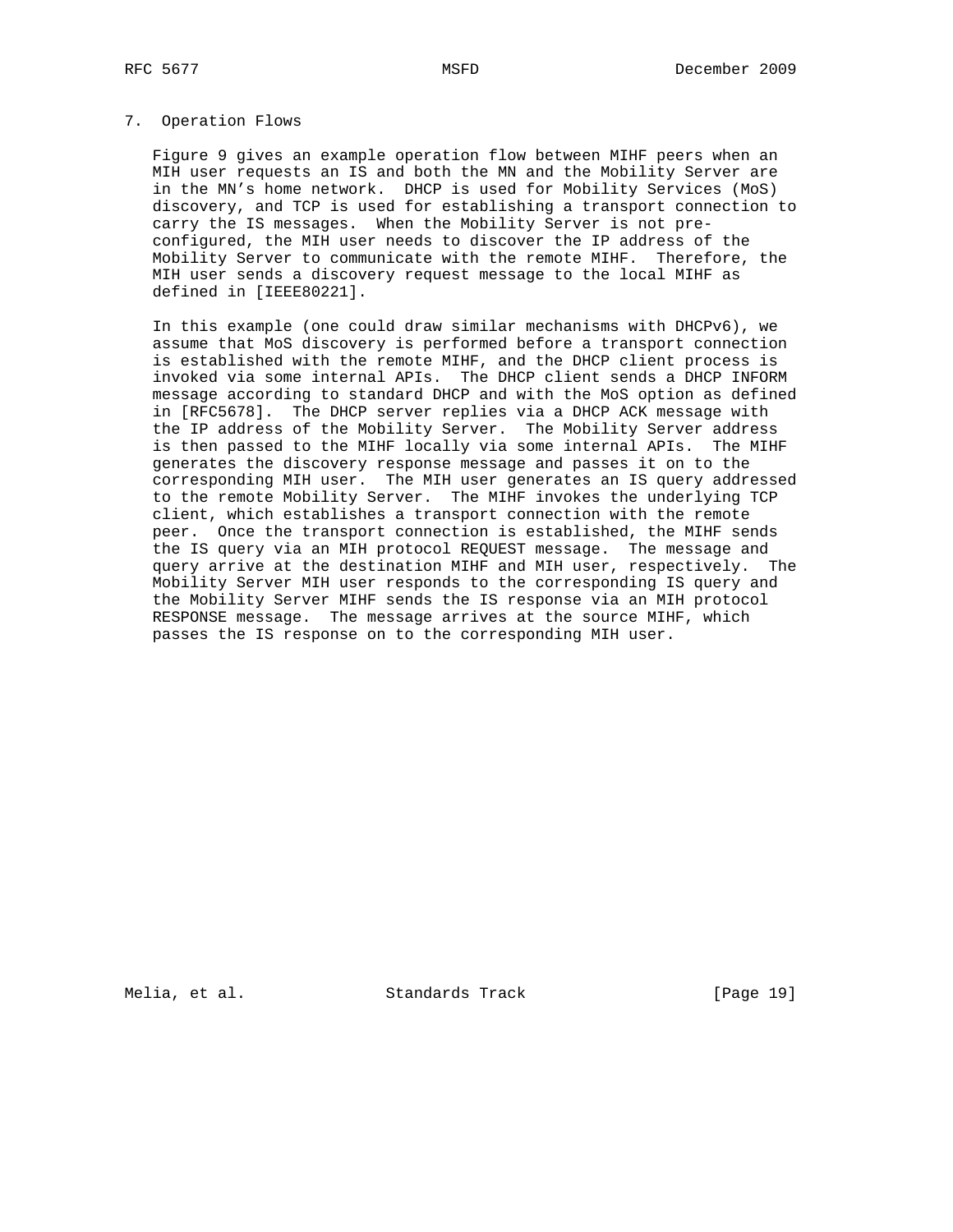| ΜN                                                                                                                                                                                                                                                                                        |                                                     |                                                                | MoS                        |                                    |                                          |
|-------------------------------------------------------------------------------------------------------------------------------------------------------------------------------------------------------------------------------------------------------------------------------------------|-----------------------------------------------------|----------------------------------------------------------------|----------------------------|------------------------------------|------------------------------------------|
|                                                                                                                                                                                                                                                                                           |                                                     |                                                                |                            |                                    | ===================                      |
| MIH USER<br>$+ - - - - - +$<br>MIHF                                                                                                                                                                                                                                                       | $+ - - - - - +$<br>TCP<br> DHCP<br> Client <br>$-+$ | $+ - - - - - +$<br>  DHCP<br> Client                           | $+ - - - - - +$<br> Server | <b>+------+</b><br>TCP<br> Server  | MIH USER <br>$+ - - - - - +$<br>  MIHF   |
| MIH Discovery<br>Request<br>Invoke DHCP Client<br>(Internal process with MoS) DHCP INFORM<br>=========================> ==========><br>Inform Mobility Server<br>Address<br><==========================<br>(internal process)<br>MIH Discovery<br>Response<br>IS Query<br>MIH User-> MIHF |                                                     | DHCP ACK<br><==========                                        |                            |                                    |                                          |
| Invoke TCP Client<br>Internal process                                                                                                                                                                                                                                                     |                                                     | TCP connection established<br><==============================> |                            |                                    |                                          |
|                                                                                                                                                                                                                                                                                           | IS                                                  | QUERY REQUEST (via MIH protocol)                               |                            |                                    |                                          |
| =======================                                                                                                                                                                                                                                                                   |                                                     | IS QUERY RESPONSE (via MIH protocol)                           |                            | MIHF-> MIH User<br>MIHF <-MIH User | IS QUERY<br>REQUEST<br>QUERY<br>RESPONSE |
| <==================                                                                                                                                                                                                                                                                       |                                                     | :===================================                           |                            |                                    |                                          |
| IS RESPONSE<br>MIH User <- MIHF                                                                                                                                                                                                                                                           |                                                     |                                                                |                            |                                    |                                          |

Figure 9: Example Flow of Operation Involving MIH User

Melia, et al. Standards Track [Page 20]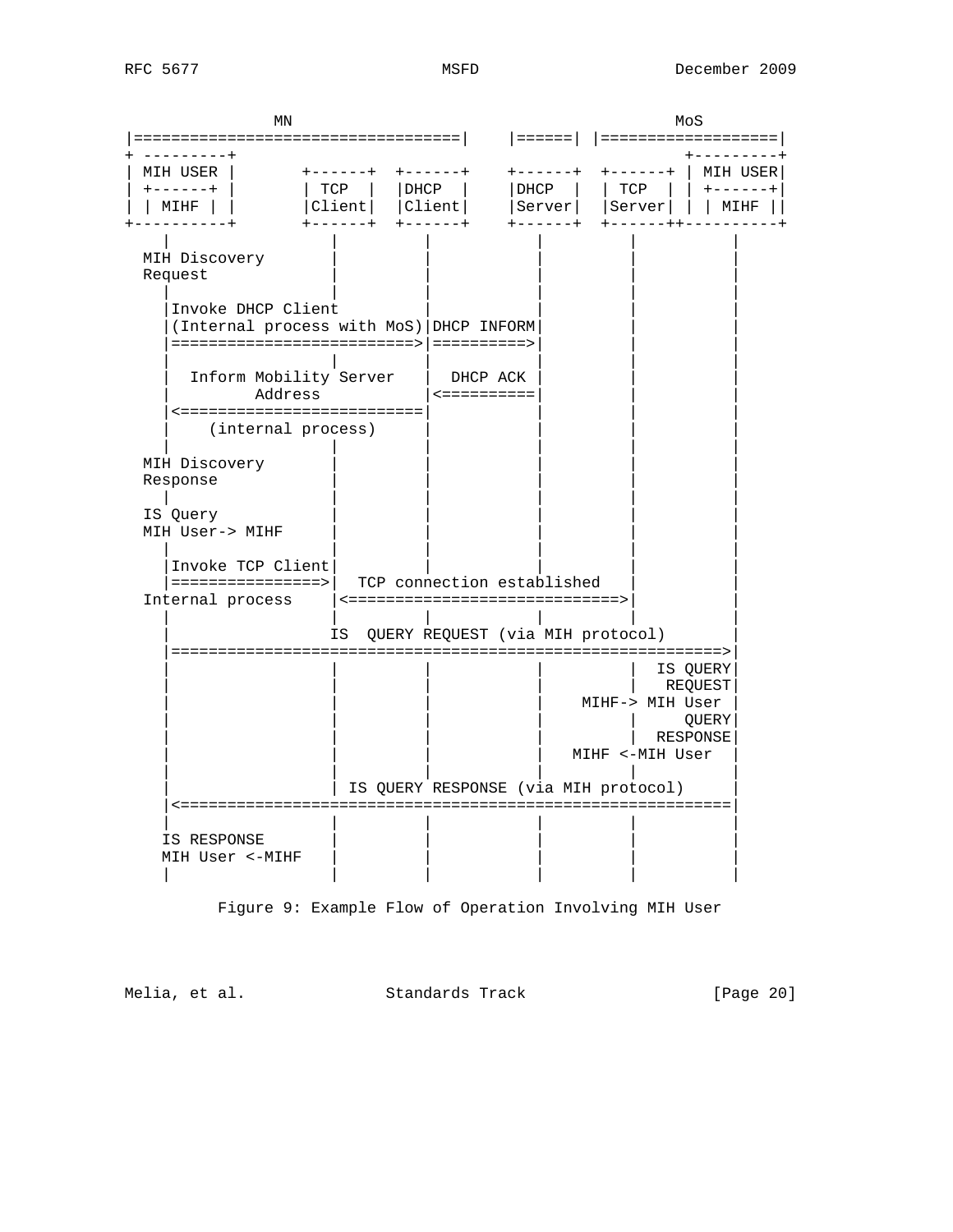## 8. Security Considerations

 There are two components to the security considerations: MoS discovery and MIH transport. For MoS discovery, DHCP and DNS recommendations are hereby provided per IETF guidelines. For MIH transport, we describe the security threats and expect that the system deployment will have means to mitigate such threats when sensitive information is being exchanged between the mobile node and Mobility Server. Since IEEE 802.21 base specification does not provide MIH protocol level security, it is assumed that either lower layer security (e.g., link layer) or overall system-specific (e.g., proprietary) security solutions are available. The present document does not provide any guidelines in this regard. It is stressed that the IEEE 802.21a Task Group has recently started work on MIH security issues that may provide some solution in this area. Finally, authorization of an MN to use a specific Mobility Server, as stated in Section 5, is neither in scope of this document nor is currently specified in [IEEE80221].

#### 8.1. Security Considerations for MoS Discovery

 There are a number of security issues that need to be taken into account during node discovery. In the case where DHCP is used for node discovery and authentication of the source and content of DHCP messages is required, network administrators SHOULD use the DHCP authentication option described in [RFC3118], where available, or rely upon link layer security. [RFC3118] provides mechanisms for both entity authentication and message authentication. In the case where the DHCP authentication mechanism is not available, administrators may need to rely upon the underlying link layer security. In such cases, the link between the DHCP client and Layer 2 termination point may be protected, but the DHCP message source and its messages cannot be authenticated or the integrity of the latter checked unless there exits a security binding between link layer and DHCP layer.

 In the case where DNS is used for discovering MoS, fake DNS requests and responses may cause denial of service (DoS) and the inability of the MN to perform a proper handover, respectively. Where networks are exposed to such DoS, it is RECOMMENDED that DNS service providers use the Domain Name System Security Extensions (DNSSEC) as described in [RFC4033]. Readers may also refer to [RFC4641] to consider the aspects of DNSSEC operational practices.

#### 8.2. Security Considerations for MIH Transport

 The communication between an MN and a Mobility Server is exposed to a number of security threats:

Melia, et al. Standards Track [Page 21]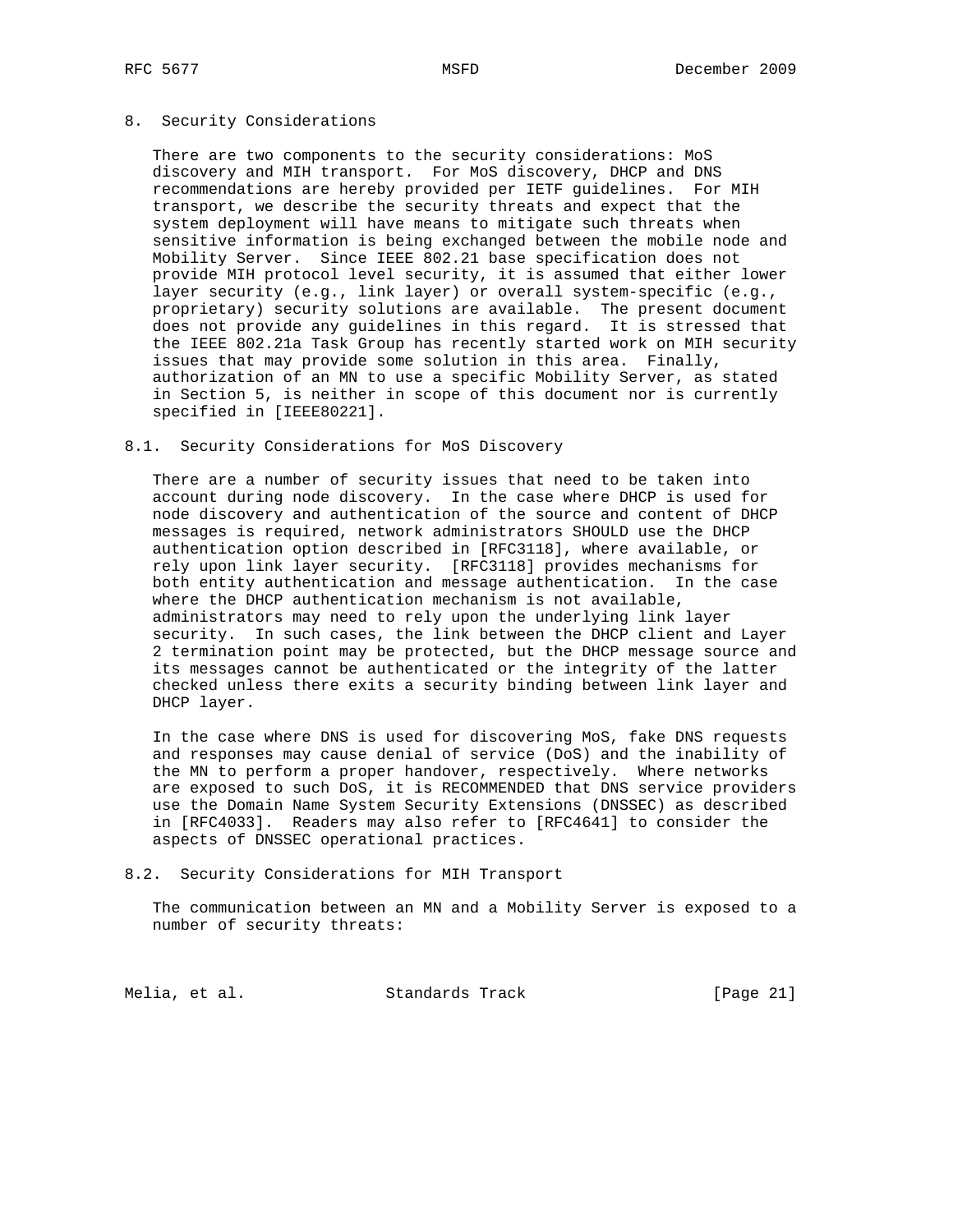- o Mobility Server identity spoofing. A fake Mobility Server could provide the MNs with bogus data and force them to select the wrong network or to make a wrong handover decision.
- o Tampering. Tampering with the information provided by a Mobility Server may result in the MN making wrong network selection or handover decisions.
- o Replay attack. Since Mobility Services as defined in [IEEE80221] support a 'PUSH model', they can send large amounts of data to the MNs whenever the Mobility Server thinks that the data is relevant for the MN. An attacker may intercept the data sent by the Mobility Server to the MNs and replay it at a later time, causing the MNs to make network selection or handover decisions that are not valid at that point in time.
- o Eavesdropping. By snooping the communication between an MN and a Mobility Server, an attacker may be able to trace a user's movement between networks or cells, or predict future movements, by inspecting handover service messages.

 There are many deployment-specific system security solutions available, which can be used to countermeasure the above mentioned threats. For example, for the MoSh and MoSv scenarios (including roaming scenarios), link layer security may be sufficient to protect the communication between the MN and Mobility Server. This is a typical mobile operator environment where link layer security provides authentication, data confidentiality, and integrity. In other scenarios, such as the third-party MoS, link layer security solutions may not be sufficient to protect the communication path between the MN and the Mobility Server. The communication channel between MN and Mobility Server needs to be secured by other means.

 The present document does not provide any specific guidelines about the way these security solutions should be deployed. However, if in the future the IEEE 802.21 Working Group amends the specification with MIH protocol level security or recommends the deployment scenarios, IETF may revisit the security considerations and recommend specific transport-layer security as appropriate.

9. IANA Considerations

This document registers the following TCP and UDP ports with IANA:

| Keyword  | Decimal           | Description  |
|----------|-------------------|--------------|
|          |                   |              |
|          | ieee-mih 4551/tcp | MIH Services |
| ieee-mih | 4551/udp          | MIH Services |

Melia, et al. Standards Track [Page 22]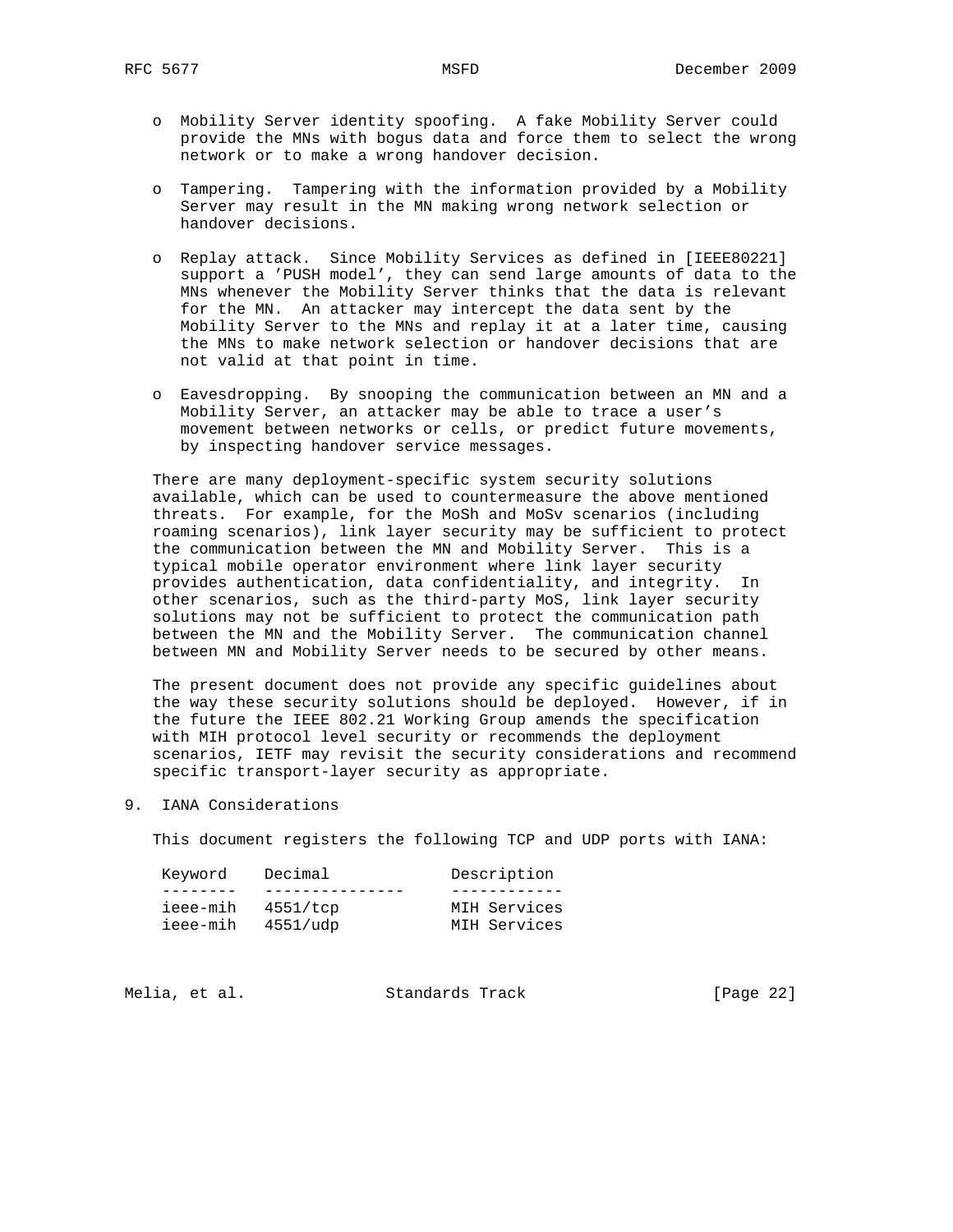#### 10. Acknowledgements

 The authors would like to thank Yoshihiro Ohba, David Griffith, Kevin Noll, Vijay Devarapalli, Patrick Stupar, and Sam Xia for their valuable comments, reviews, and fruitful discussions.

- 11. References
- 11.1. Normative References
	- [RFC2119] Bradner, S., "Key words for use in RFCs to Indicate Requirement Levels", BCP 14, RFC 2119, March 1997.
	- [RFC2181] Elz, R. and R. Bush, "Clarifications to the DNS Specification", RFC 2181, July 1997.
	- [RFC3118] Droms, R., Ed., and W. Arbaugh, Ed., "Authentication for DHCP Messages", RFC 3118, June 2001.
	- [RFC3315] Droms, R., Ed., Bound, J., Volz, B., Lemon, T., Perkins, C., and M. Carney, "Dynamic Host Configuration Protocol for IPv6 (DHCPv6)", RFC 3315, July 2003.
	- [RFC4033] Arends, R., Austein, R., Larson, M., Massey, D., and S. Rose, "DNS Security Introduction and Requirements", RFC 4033, March 2005.
	- [RFC4282] Aboba, B., Beadles, M., Arkko, J., and P. Eronen, "The Network Access Identifier", RFC 4282, December 2005.
	- [RFC5678] Bajko, G. and S. Das, "Dynamic Host Configuration Protocol (DHCPv4 and DHCPv6) Options for IEEE 802.21 Mobility Services (MoS) Discovery", RFC 5678, December 2009.
	- [RFC5679] Bajko, G., "Locating IEEE 802.21 Mobility Services Using DNS", RFC 5679, December 2009.

## 11.2. Informative References

 [IEEE80221] "IEEE Standard for Local and Metropolitan Area Networks - Part 21: Media Independent Handover Services", IEEE LAN/MAN Std 802.21-2008, January 2009, http://www.ieee802.org/21/private/Published%20Spec/ 802.21-2008.pdf (access to the document requires membership).

Melia, et al. Standards Track [Page 23]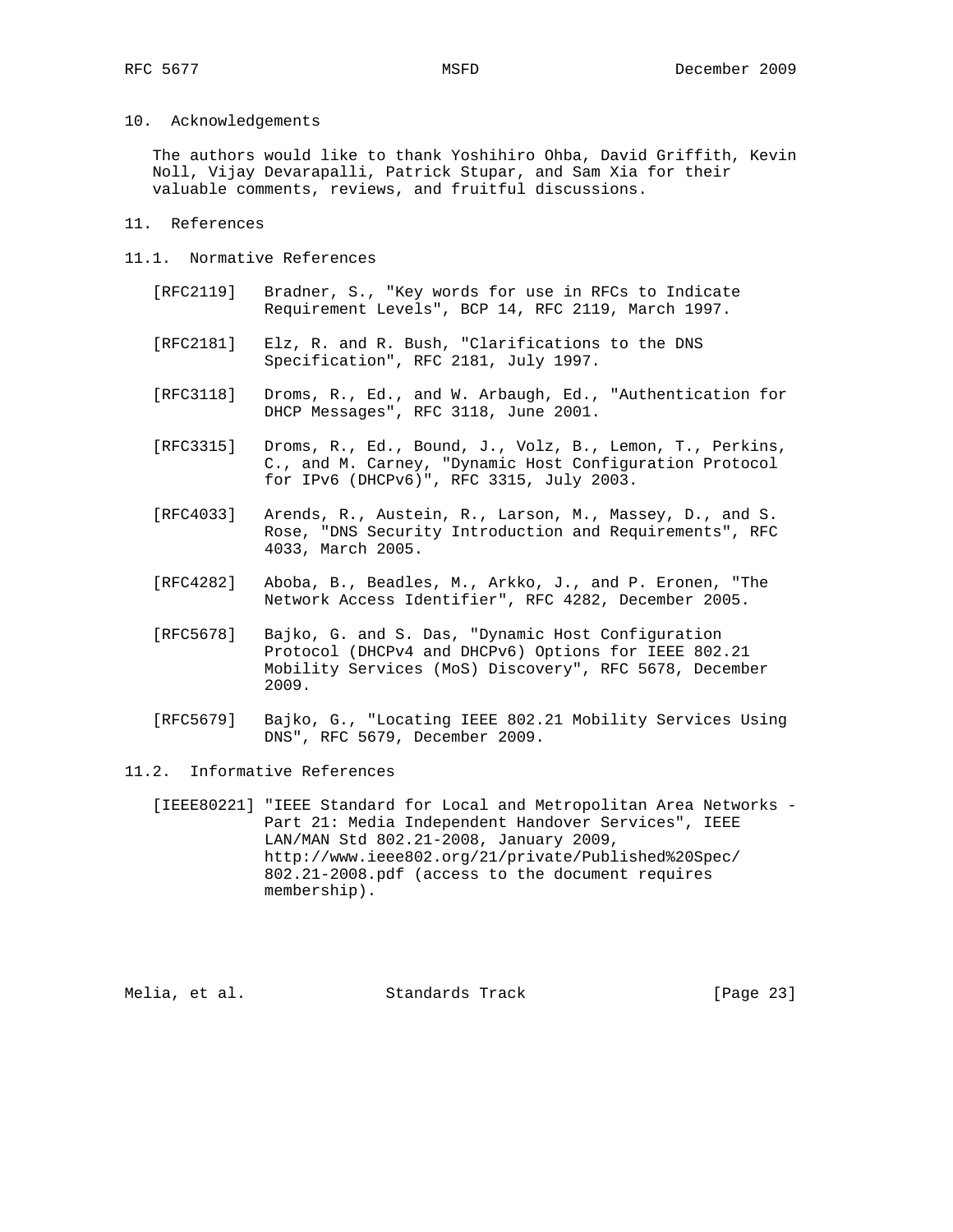- [RFC1035] Mockapetris, P., "Domain names implementation and specification", STD 13, RFC 1035, November 1987.
- [RFC1122] Braden, R., "Requirements for Internet Hosts Communication Layers", STD 3, RFC 1122, October 1989.
- [RFC1191] Mogul, J. and S. Deering, "Path MTU discovery", RFC 1191, November 1990.
- [RFC2131] Droms, R., "Dynamic Host Configuration Protocol", RFC 2131, March 1997.
- [RFC2460] Deering, S. and R. Hinden, "Internet Protocol, Version 6 (IPv6) Specification", RFC 2460, December 1998.
- [RFC2988] Paxson, V. and M. Allman, "Computing TCP's Retransmission Timer", RFC 2988, November 2000.
- [RFC3022] Srisuresh, P. and K. Egevang, "Traditional IP Network Address Translator (Traditional NAT)", RFC 3022, January 2001.
- [RFC4641] Kolkman, O. and R. Gieben, "DNSSEC Operational Practices", RFC 4641, September 2006.
- [RFC4787] Audet, F., Ed., and C. Jennings, "Network Address Translation (NAT) Behavioral Requirements for Unicast UDP", BCP 127, RFC 4787, January 2007.
- [RFC4960] Stewart, R., Ed., "Stream Control Transmission Protocol", RFC 4960, September 2007.
- [RFC5164] Melia, T., Ed., "Mobility Services Transport: Problem Statement", RFC 5164, March 2008.
- [RFC5246] Dierks, T. and E. Rescorla, "The Transport Layer Security (TLS) Protocol Version 1.2", RFC 5246, August 2008.
- [RFC5382] Guha, S., Ed., Biswas, K., Ford, B., Sivakumar, S., and P. Srisuresh, "NAT Behavioral Requirements for TCP", BCP 142, RFC 5382, October 2008.
- [RFC5405] Eggert, L. and G. Fairhurst, "Unicast UDP Usage Guidelines for Application Designers", BCP 145, RFC 5405, November 2008.
- [RFC5681] Allman, M., Paxson, V., and E. Blanton, "TCP Congestion Control", RFC 5681, September 2009.

Melia, et al. Standards Track [Page 24]